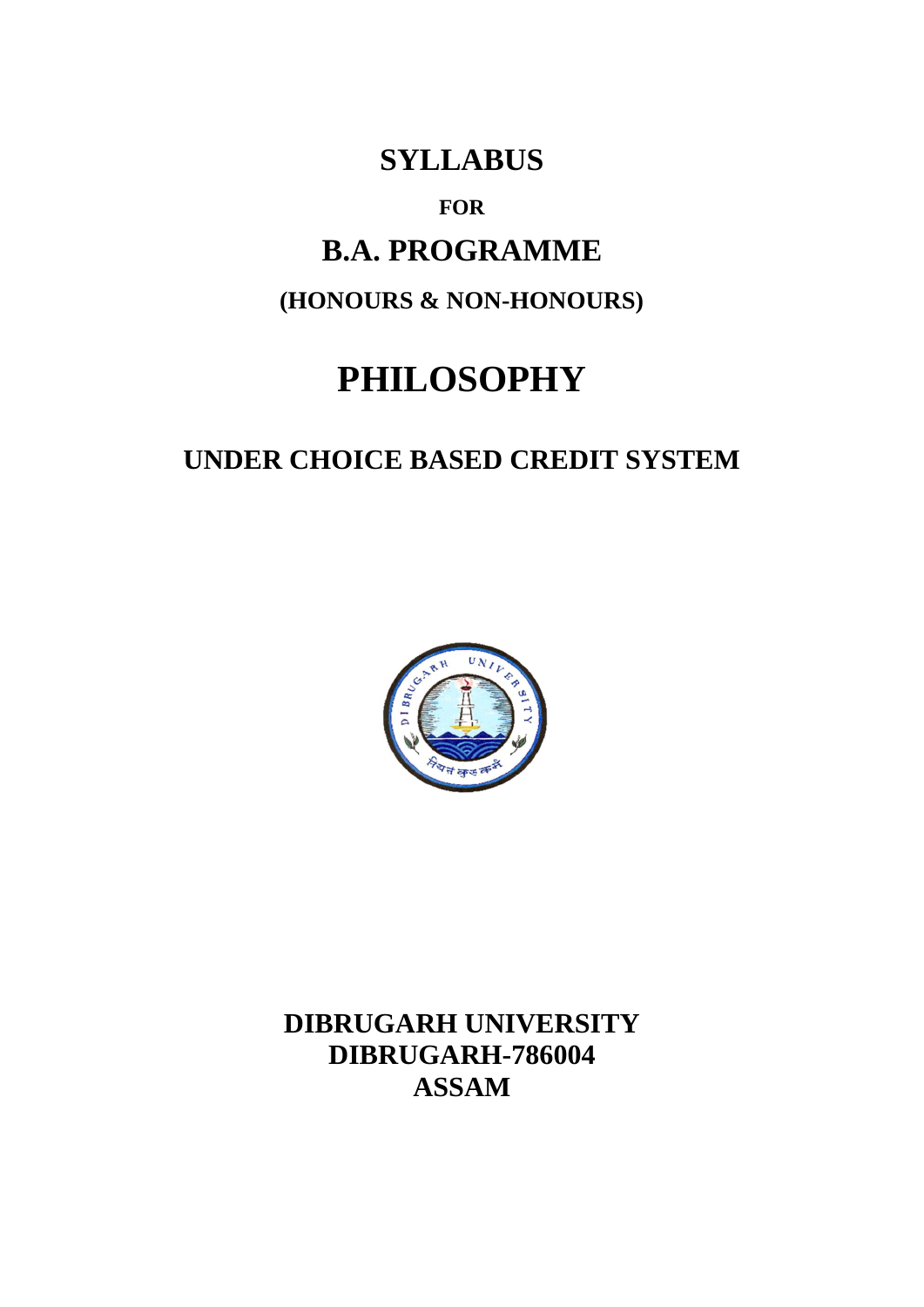### **Preamble**

The syllabus for UG course in Philosophy is designed in accordance with Dibrugarh University Regulations for the Academic Programmes under the Choice Based Credit System (CBCS), 2018. The three years UG Programme includes six semesters. For the students having Honours in Philosophy, there shall be 14 Core Courses (CC) and 4 Courses of Discipline Specific Elective (DSE). The Non-honours students will have to appear in 4 Discipline Specific Courses (DSC) in  $1<sup>st</sup>$ ,  $2<sup>nd</sup>$ ,  $3<sup>rd</sup>$  and  $4<sup>th</sup>$  Semester with 1 paper in each Semester. The  $5<sup>th</sup>$  and  $6<sup>th</sup>$  Semester Non- honour students will have to select 2 papers from Discipline Specific Elective (DSE) courses with 1 paper in each Semester. The students having Honours other than Philosophy may have one GE paper in each Semester from 1<sup>st</sup> to  $4<sup>th</sup>$  Semester. The  $5<sup>th</sup>$  and  $6<sup>th</sup>$  Semester Non-honours students other than Philosophy may select one GE paper in each semester. All the CC, DSE, DSC and GE papers will have 6 Credits each.

There shall be 100 marks for each course. Each course will be divided into 4 units having 25 marks for each unit. Examination and evaluation shall be done on a continuous basis. There shall be In-semester Assessments and End-semester Examination in each course during every Semester. 20% of the total marks of each course shall be allotted for In-semester Evaluations which will comprise Sessional Examination, Assignment, Paper presentation, Viva-voce etc. The End-semester Examination will be of 80% of the total marks covering the whole Syllabus.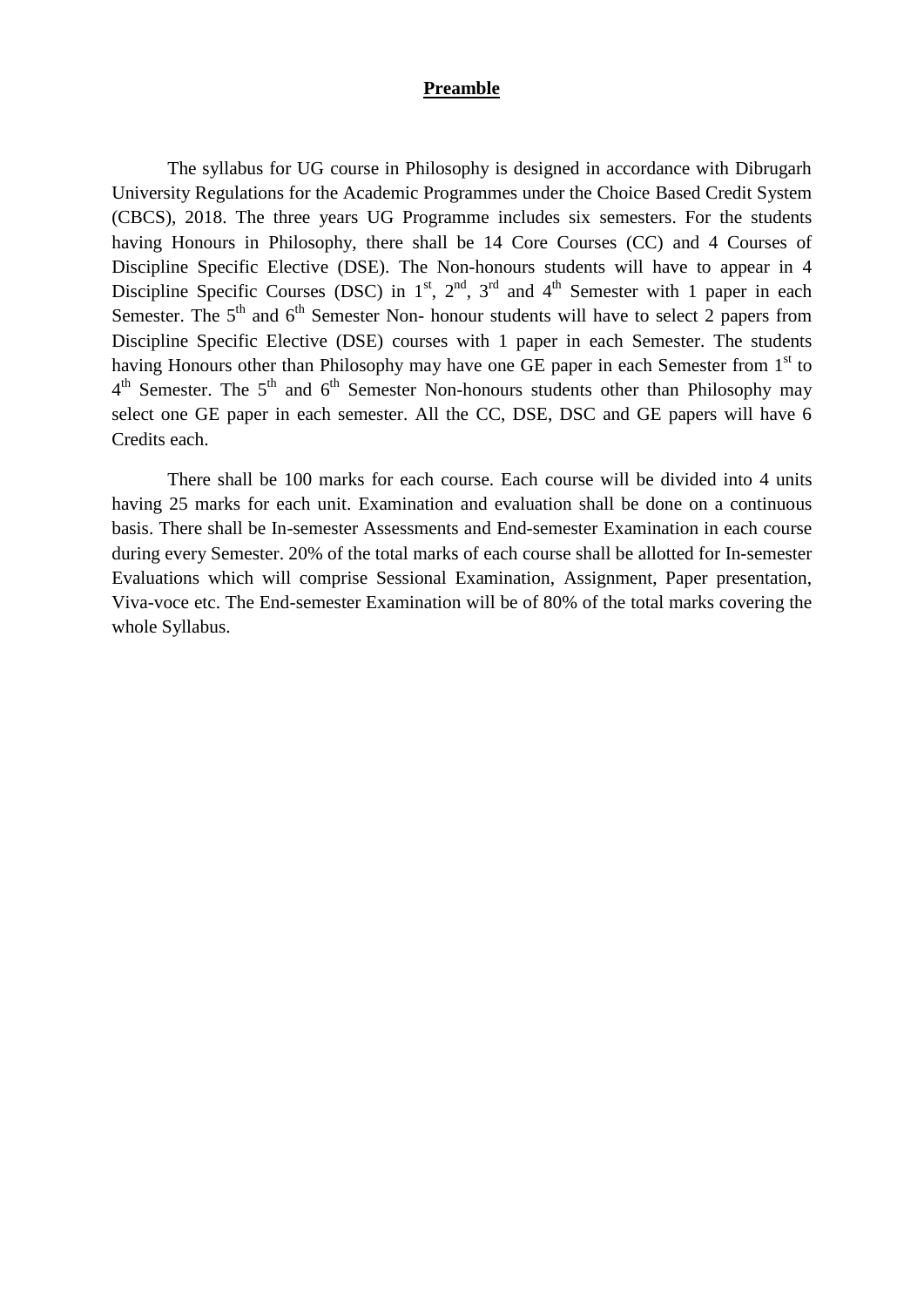# **CHOICE BASED CREDIT SYSTEM B.A. (HONS.) PHILOSOPHY LIST OF PAPERS AND COURSES**

# **Core Course (14 papers)**

# **Semester – III Semester – IV**

C11: Contemporary Indian Philosophy – II C13: Comparative Religion

C12: Existentialism and Phenomenology C14: Analytic Philosophy

# **Discipline Specific Elective (DSE)**

DSE-1 (I): Philosophy of Vedas and Upanisads DSE-3(I): Psychology or or DSE-1 (II): Aesthetics DSE-3 (II): Philosophy of Mind

DSE-2 (I): Meta-ethics DSE-4 (I): Applied Ethics or or DSE-2 (II): Philosophy of Feminism DSE-4 (II): Project

# **Generic Elective (GE)**

GE-1: Introduction to Philosophy GE-2: Introduction to Logic

GE-3: Fundamentals of Indian Philosophy GE-4: Applied Ethics

# **Semester – I Semester – II**

C1: Indian Philosophy C3: Ancient Greek Philosophy

C5: Modern Western Philosophy C8: Contemporary Indian Philosophy-I

C6: Indian Ethics C9: Social and Political Philosophy

C7: Western Ethics C10: Philosophy of Religion

# **Semester – V Semester – VI**

# **Semester-V Semester-VI**

# **Semester – I Semester – II**

 **Semester – III Semester – IV**

# C 2: Logic C4: Indian Logic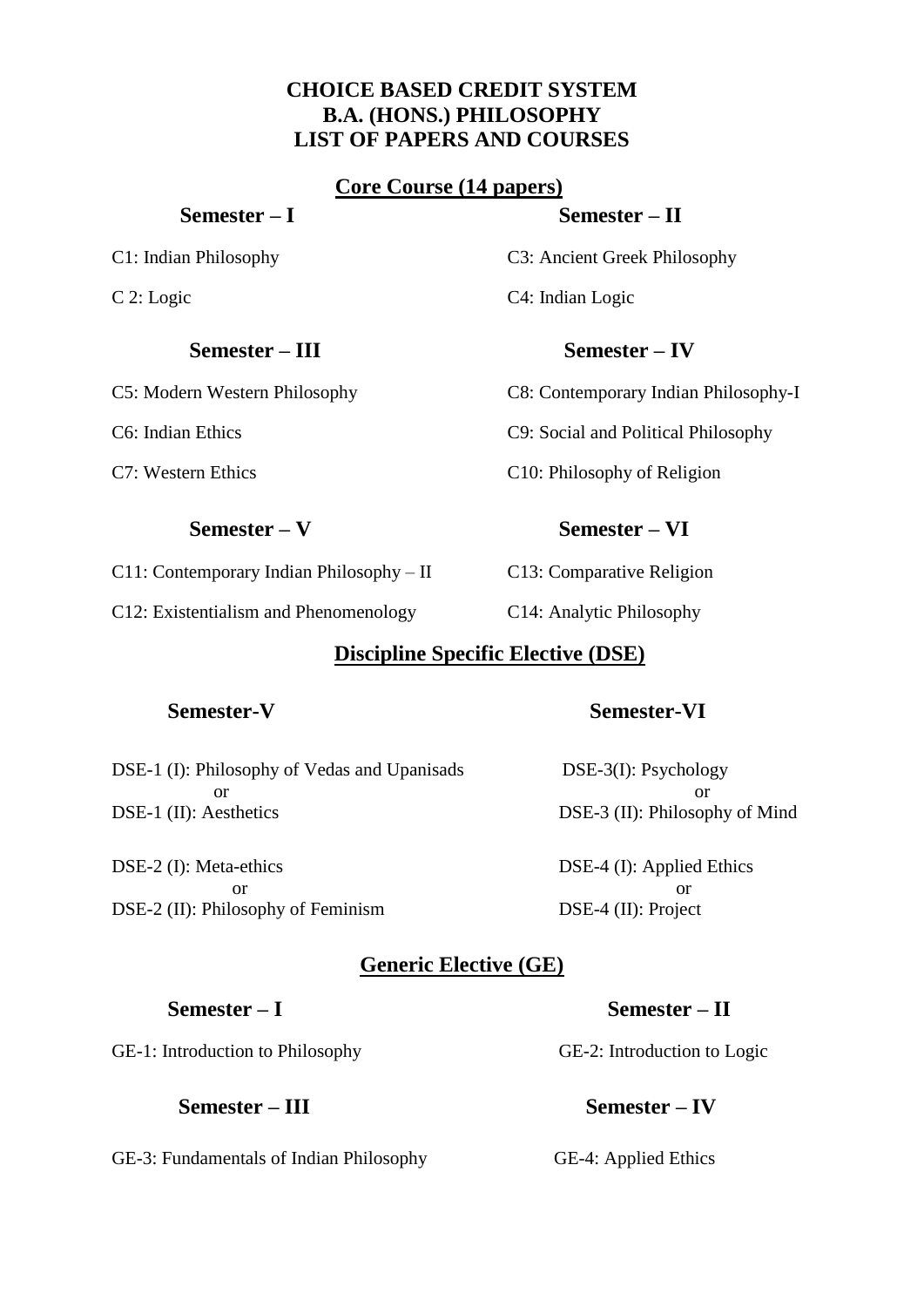# **CHOICE BASED CREDIT SYSTEM B.A. (NON-HONS.) PHILOSOPHY LIST OF PAPERS AND COURSES**

# **Discipline Specific Course (DSC)**

# **Semester – I Semester – II**

**DSC-1A:** Indian Philosophy **DSC-1B:** Fundamentals of Western Philosophy

**Semester – III Semester – IV**

**DSC-1C**: Fundamentals of Logic **DSC-1D**: Fundamentals of Ethics

# **Discipline Specific Elective (DSE)**

# **Semester-V Semester-VI**

**DSE-1A (I)**: Western Philosophy **DSE-1B (I)**: Contemporary Indian Philosophy or or **DSE-1A (II)**: Analytic Philosophy **DSE-1B (II)**: Social and Political Philosophy

# **Generic Elective (GE)**

# **Semester – V Semester – VI**

**GE 1**: Introduction to Philosophy **GE 2**: Introduction to Logic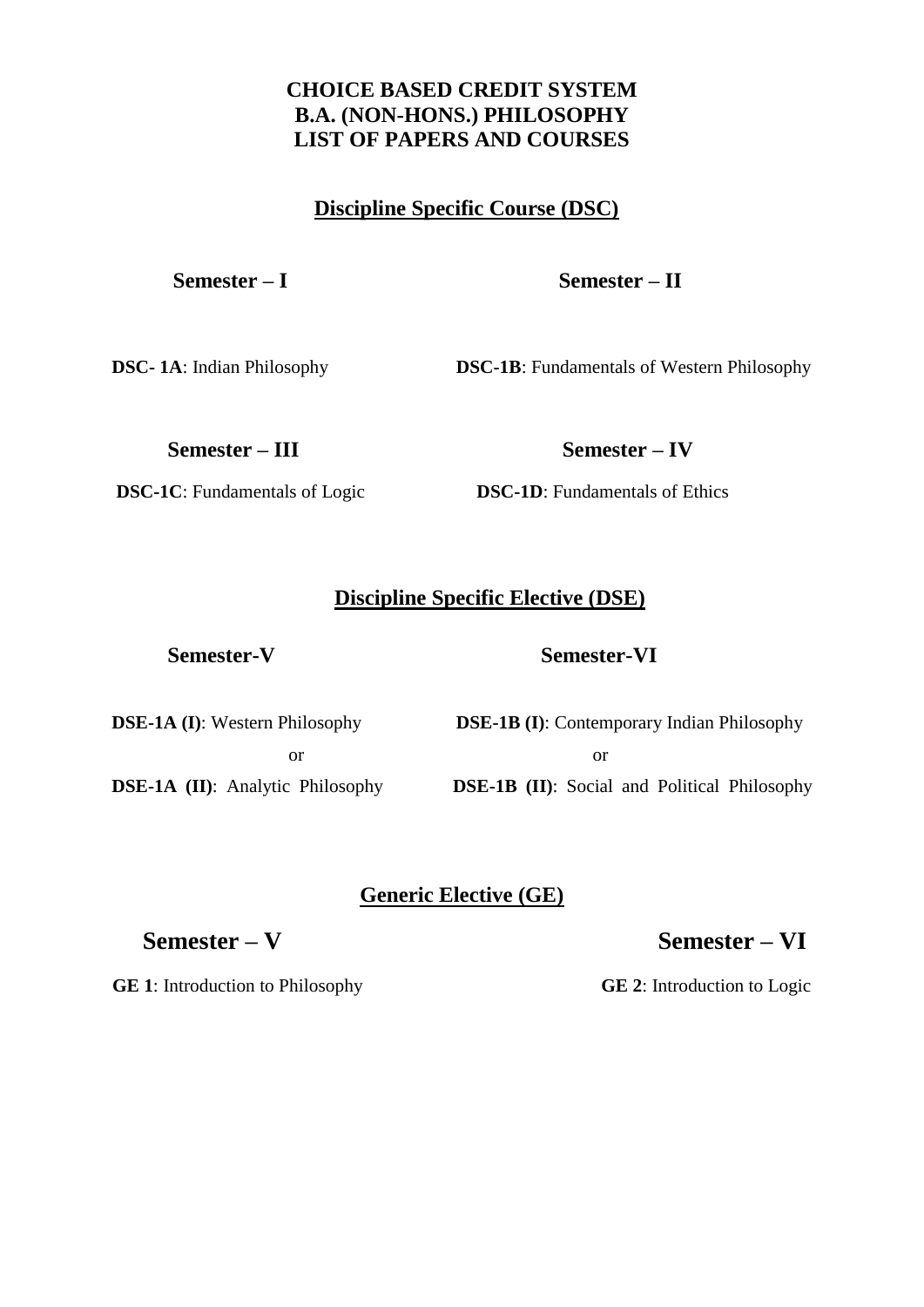# **B.A. (HONS.)-PHILOSOPHY SEMESTER I**

# **C1: INDIAN PHILOSOPHY (5 Lectures +1 Tutorial=6 Credits)**

**Full Marks: 100 End- Semester Marks: 80**

 **In-Semester Marks: 20 Objectives:** This paper intends to acquaint the students with the basic problems of epistemology and metaphysics in Classical Indian Philosophy. **Unit I** Marks: 25 1. Introduction to Indian Philosophy 2. Common Features of Indian Philosophical Schools 3. The Upanisads: Doctrine of the Self and Critique of Rituals. **Unit II** Marks: 25 1. Cārvāka: Metaphysics and Epistemology 2. Early Buddhism: Four Noble-Truths and Doctrine of Dependent Origination (Pratityasamutpāda) 3. Jainism: Anekāntavāda and Syādvāda **Unit III** Marks: 25 1. Nature of Knowledge: Nyāya-Vaiseṣika and Mimāmsa 2. Sāmkhya: Prakriti and Purusa, Theory of Evolution 3. Asatkāryavāda and Satkāryavāda Debate **Unit IV** Marks: 25 1. Advaita Vedānta of Sankara: Nature of Brahman and Māyā

2. Višiṣtādvaita of Rāmānuja: Nature of Brahman and Refutation of Māyā.

Total Lectures of 1 hour duration: 70 Tutorial Classes of 2 hour duration: 14 Total Credits after Calculation: 06

### **Suggested Readings:**

1. Chatterjee, S.C. & D.M. Dutta (1984): *An Introduction to Indian Philosophy*, reprint, University of Calcutta.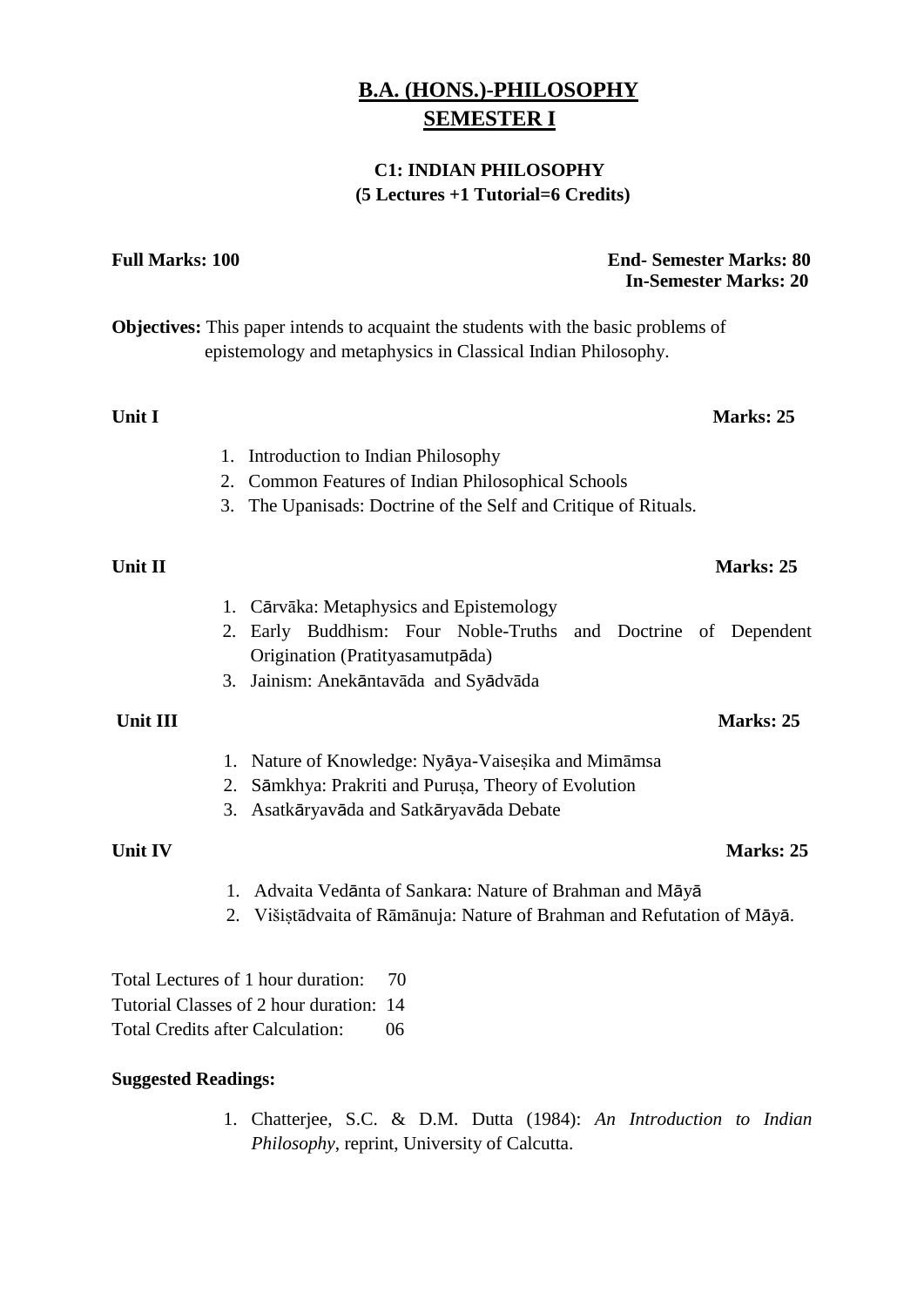- 2. Dasgupta, S.N. (2004): *A History of Indian Philosophy*, Vol.1, Delhi, Motilal Banarasidass Publishers, Pvt. Ltd.
- 3. Hiriyana, M: (1951): *Outlines of Indian Philosophy,* London: Allen & Unwin.
- 4. Radhakrishnan, S. (1929): *Indian Philosophy*, Volume 1, Muirhead Library of Philosophy, 2<sup>nd</sup> edition, London: George Allen and Unwin.
- 5. Sharma, C.D. (2003): *Critical Survey of Indian Philosophy*, Delhi: Motilal Banarsidass.
- 6. Das, Parimal Bhushan: *Bharatiya Darsana*, Gauhati University.
- 7. Bhattacharjee, Jyotsna: *Bharatiya Darsana*.
- 8. Baruah, Girish: *Bharatiya Darsana*

# **C2: LOGIC (5 Lectures +1 Tutorial=6 Credits)**

# **Full Marks: 100 End- Semester Marks:80 In-Semester Marks: 20 Objectives:** This paper aims at acquainting the students with logical reasoning and testing of them in Aristotelian and Modern Symbolic Logic **Unit I** Marks: 25

- 1. Nature of Logic
- 2. Nature of Argument: Argument and Argument Form
- 3. Truth and Validity
- 4. Square of Opposition

### **Unit II** Marks: 25

- 1. Mediate Inference
- 2. Categorical Syllogism, Figure and Mood
- 3. Venn-diagram Technique for Testing Validity of Syllogism

- 1. Truth-function: Its kinds
- 2. Truth-table method
- 3. The validity of Argument: Direct and Indirect Method
- 4. Set theory: Null set, Sub-set, Proper set (Union, Intersection and Difference)

# **Unit IV** Marks: 25

- 1. Formal Proof of Validity
- 2. Rules of Inference and Rules of Replacement
- 3. Singular and General proposition

# **Unit III** Marks: 25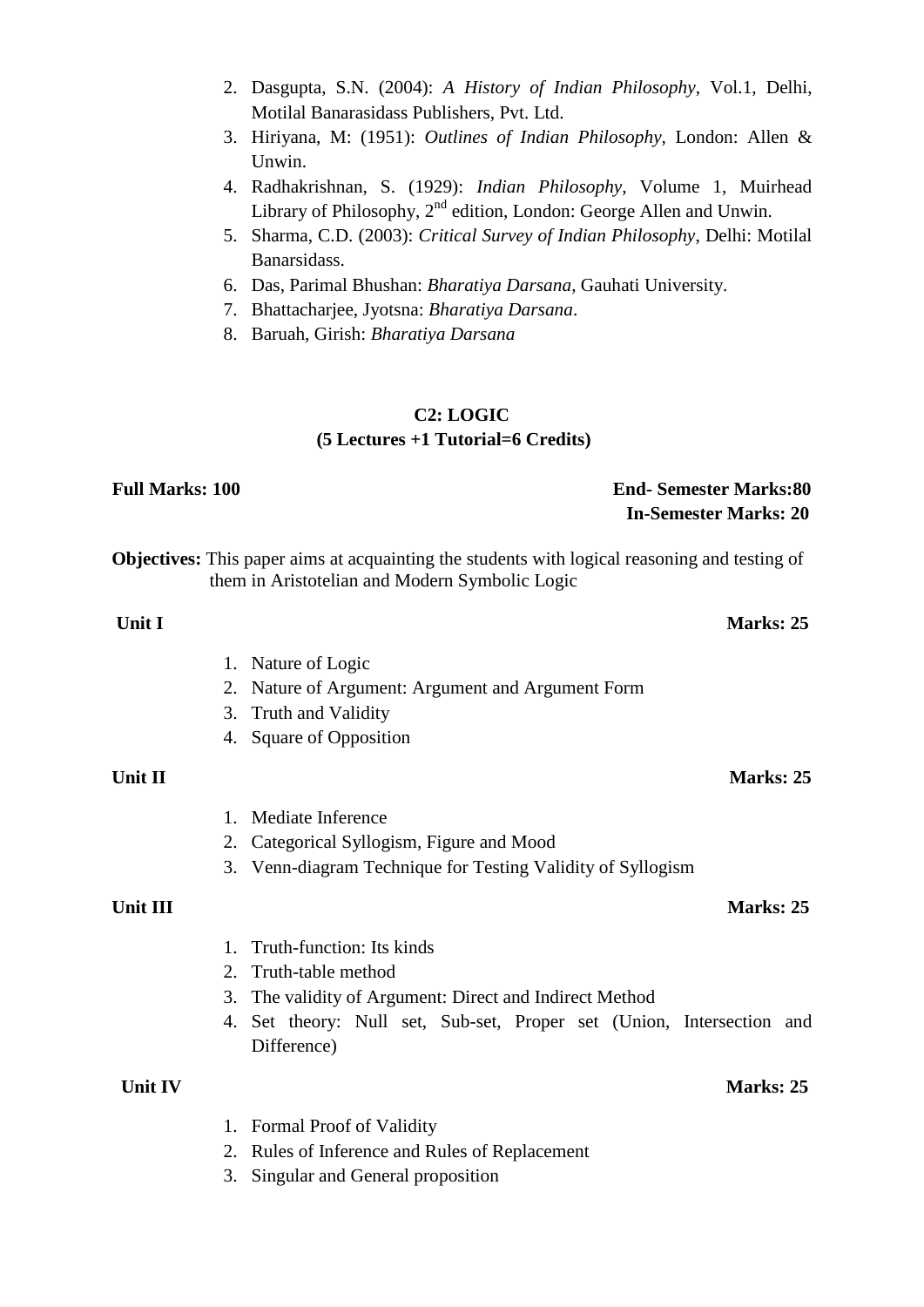- 4. Quantifiers: Symbolization of Traditional Categorical Proposition
- 5. Rules of Quantification

Total Lectures of 1 hour duration: 70 Tutorial Classes of 2 hour duration: 14 Total Credits after Calculation: 06

## **Suggested Readings:**

- 1. Copi, I.M.: *Introduction to Logic*, Delhi: Pearson.
- 2. Copi, I.M.: *Symbolic Logic, Pearson*
- 3. Basson & O' Connor: *Introduction to Symbolic Logic*
- 4. Suppes, P.: Introduction to Logic
- 5. Sarma, Ramnath: Symbolic Logic
- 6. Bhattacharjee,Jyotsna: Tarkavidya
- 7. Bhattacharjee, Panchami:Pacchatya Tarkavijnan

## **GE 1: INTRODUCTION TO PHILOSOPHY (5 Lectures +1 Tutorial=6 Credits)**

# **Full Marks: 100 End- Semester Marks: 80 In-Semester Marks: 20**

**Objectives:** This paper attempts to acquaint the students with basic ideas of philosophy concerning theories and categories of knowledge and truth.

|                |                                                                                                                                       | <b>Marks: 25</b> |
|----------------|---------------------------------------------------------------------------------------------------------------------------------------|------------------|
| Unit I         | Definition, Nature, Scope and Relevance of philosophy<br>1.<br>2. Relation between Philosophy and Science                             |                  |
| Unit II        |                                                                                                                                       | <b>Marks: 25</b> |
|                | 1. Theories of the Origin of knowledge: Rationalism, Empiricism and Kant's<br>Critical theory                                         |                  |
| Unit III       |                                                                                                                                       | <b>Marks: 25</b> |
|                | Realism: Naive Realism and Scientific Realism<br>2. Idealism: Subjective and Objective Idealism                                       |                  |
| <b>Unit IV</b> |                                                                                                                                       | Marks: 25        |
|                | Categories of Knowledge: Space, Time, Substance, Causality<br>1.<br>Theories of Truth: Correspondence, Coherence and Pragmatic Theory |                  |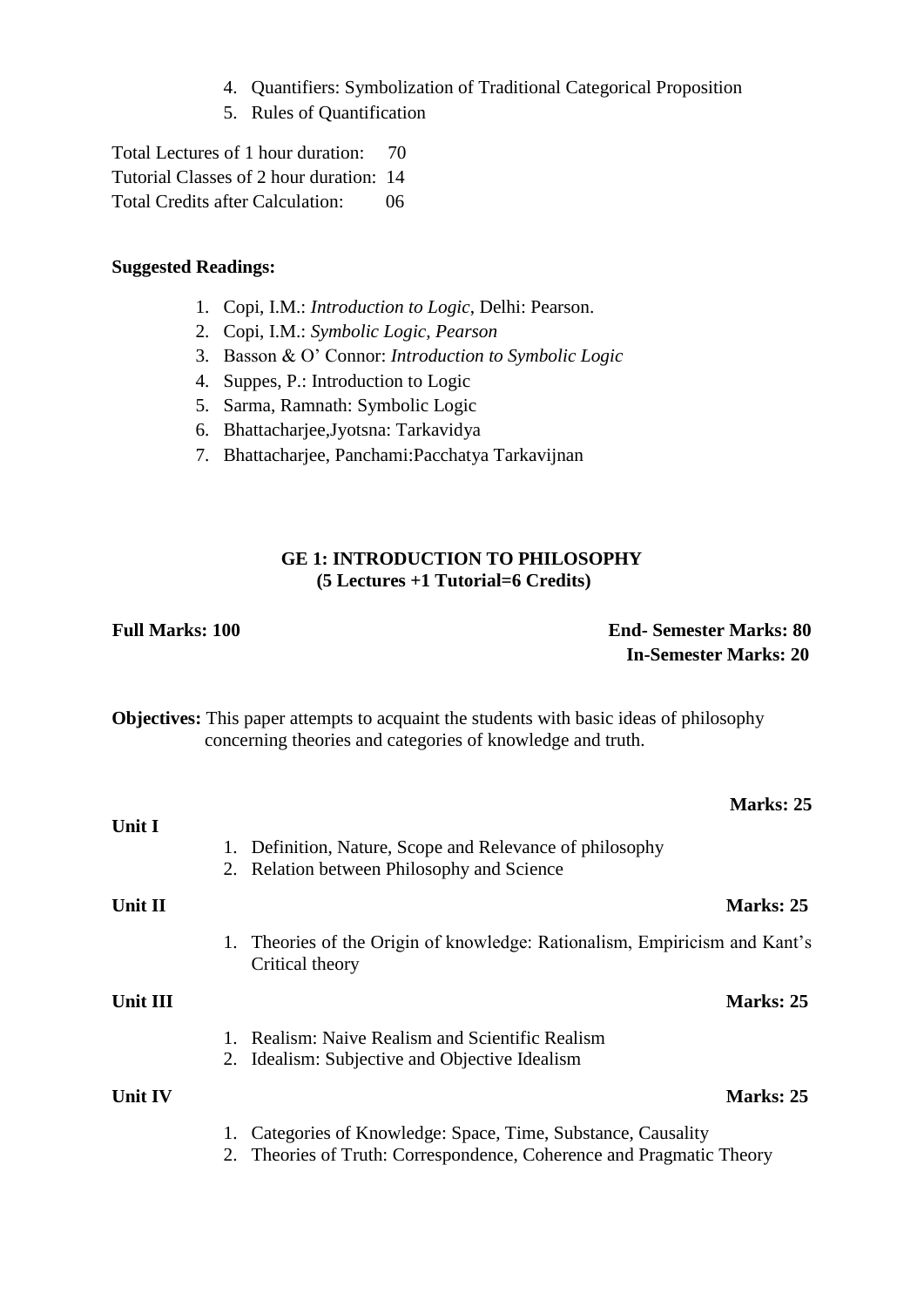Total Lectures of 1 hour duration: 70 Tutorial Classes of 2 hour duration: 14 Total Credits after Calculation: 06

### **Suggested Readings:**

- 1. Connor, D.J. (1964): *A Critical History of Western Philosophy*, MacMillan, New York
- 2. Thilly, Frank: *History of Philosophy*
- 3. Masih, Y: *A Critical History of Western Philosophy*
- 4. Pujari, Bandana: *Paschatya Darsanat Abhumuki*
- 5. Bhattacharjee, Jyotsna: *Darsanar Parichaya*
- 6. Baruah, Girish: *Paschatya Darsana*

# **B.A. (HONS.)-PHILOSOPHY SEMESTER II**

# **C3: ANCIENT GREEK PHILOSOPHY**

### **(5 Lectures +1 Tutorial=6 Credits)**

# **Full Marks: 100 End- Semester Marks: 80 In-Semester Marks: 20**

**Objectives:** This paper intends to acquaint students with the problems of epistemology and metaphysics of Greek Philosophy.

**Unit I** Marks: 25

- 1. Pre- Socratic Philosophy Thales: First Principle Pythagoras: Number theory Democritus: Atomism Heraclitus: Doctrine of Flux and Logos
	- Parmenides: Nature of Being

- **Unit II** Marks: 25
	- 1. Sophists: Protagoras (Man is the measure of all thing)
	- 2. Socrates: Virtue is Knowledge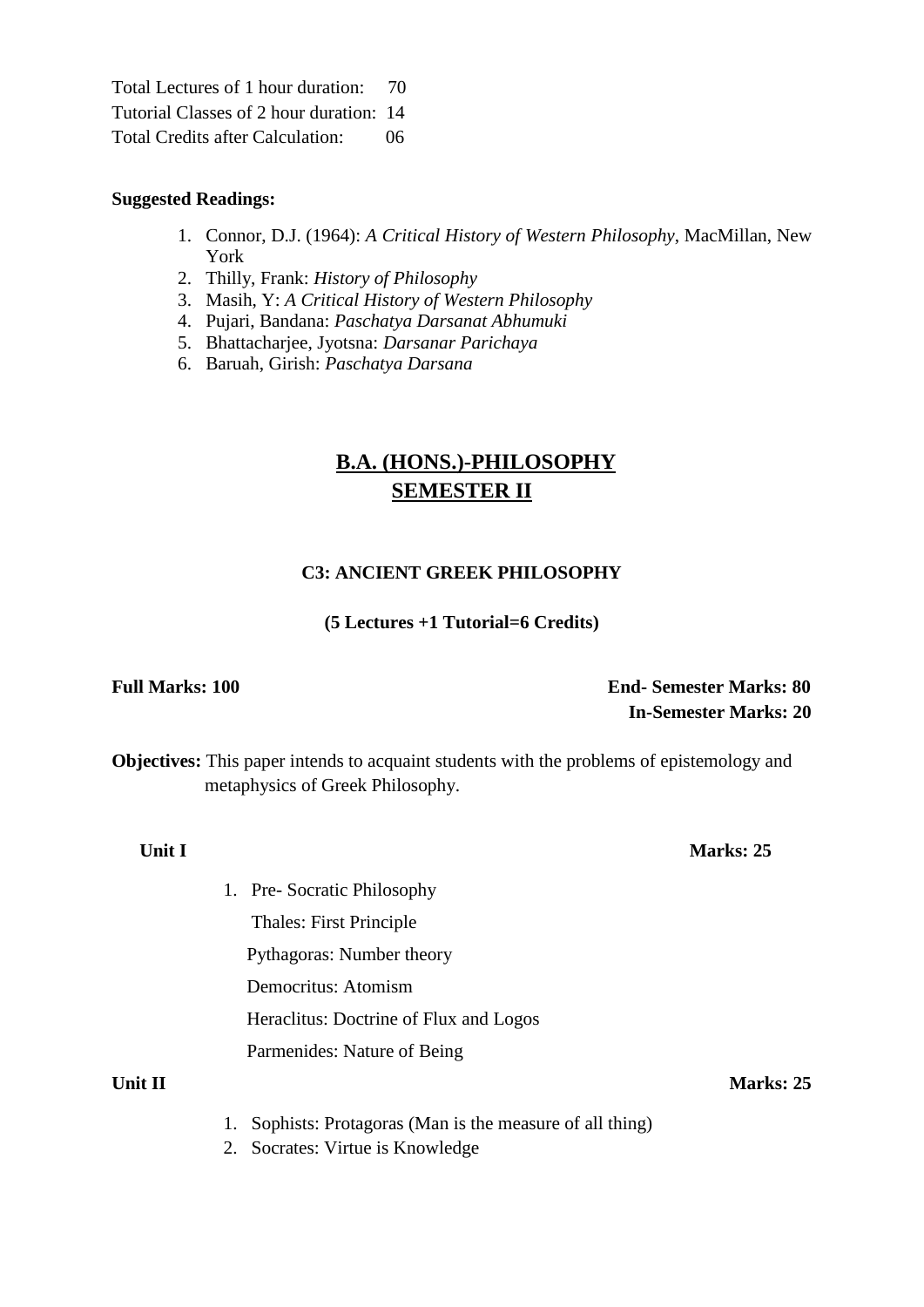**1.** Plato: Theory of Knowledge, Theory of Ideas, Immortality of the Soul

# **Unit IV** Marks: 25

**1.** Aristotle: Concept of Cause, Form and Matter and Criticism of Plato's Theory of Ideas

Total Lectures of 1 hour duration: 70 Tutorial Classes of 2 hour duration: 14 Total Credits after Calculation: 06

# **Suggested Readings:**

- 1. Charlton, W. (1936), Aristotle's Physics Bks 1-2, U.S.A., Clarendon
- 2. Cohen, M.S. Curd, P. & Reeve, C.D.C. (ed)(1995) *Readings in Ancient Greek Philosophy*, Hacket:Indianapolis
- 3. Tankha, V. (2012): *Ancient Greek Philosophy: Thales to Socrates*, India, Pearson
- 4. Stace, W.T.: *A Critical History of Greek Philosophy*
- 5. Masih, Y: *A Critical History of Western Philosophy*
- 6. Thilly, Frank: *History of Philosophy*
- 7. Pujari, Bandana: *Paschatya Darsanat Abhumuki*
- 8. Baruah, Girish: *Paschatya Darsana*
- 9. Bhattacharyya, Jyotsna: *Paschatya Darsana Sanksipta Itihas,* Book Emporium, Guwahati.

# **C4: INDIAN LOGIC**

### **(5 Lectures +1 Tutorial=6 Credits)**

### **Full Marks: 100 End- Semester Marks: 80 In-Semester Marks: 20**

**Objectives:** This paper attempts to acquaint students with the development of critical understanding of Indian Logic.

## **Unit I** Marks: 25

- 1. Nature and development of Indian Logic
- 2. The relation of Indian Logic to Indian Epistemology
- 3. Classification of Knowledge given by Nyāya system of Philosophy: (Pramā and Apramā)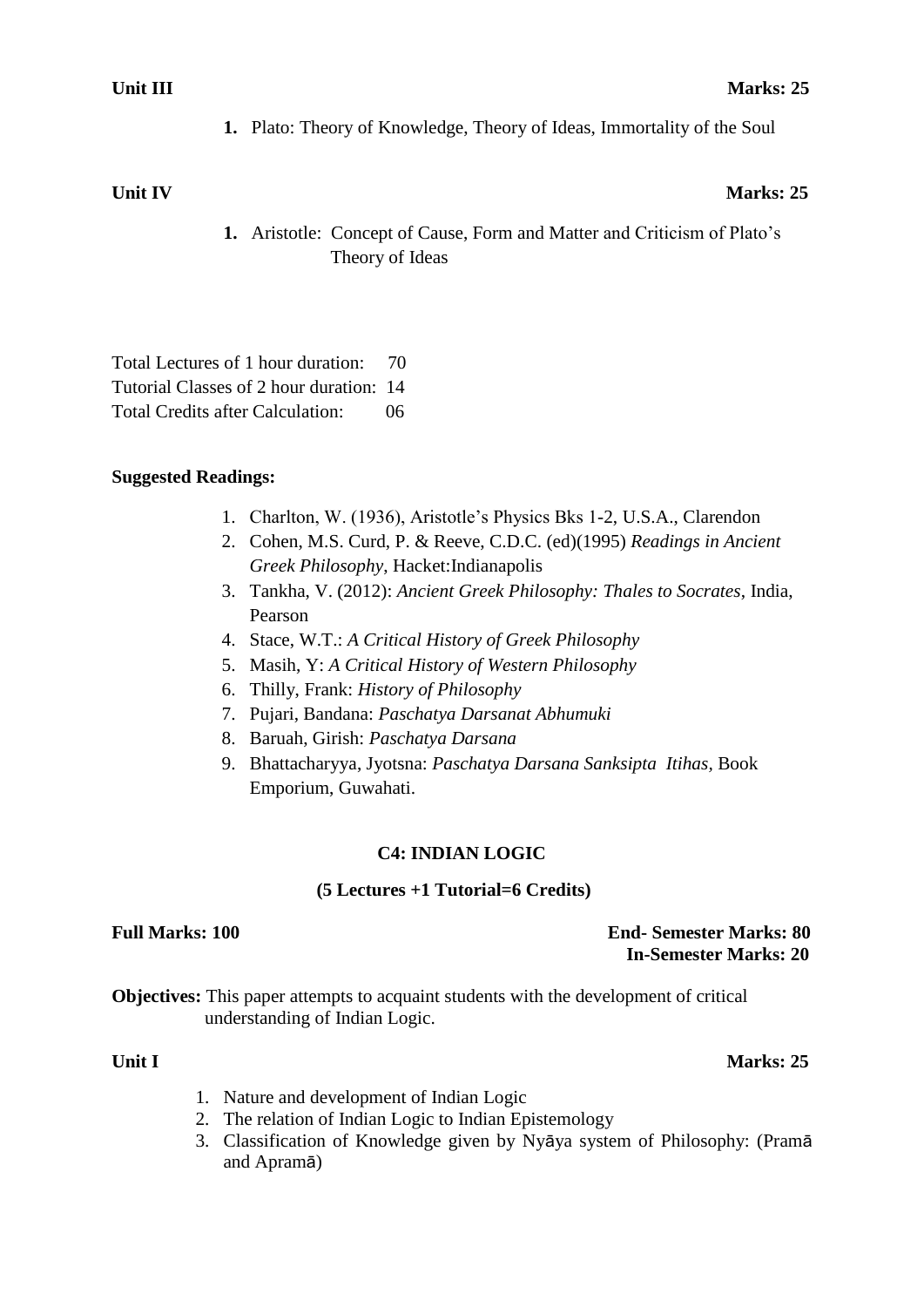- 1. Pramāna as the Karana of Pramā/Characterstics and Kinds of Pramāna
- 2. Pratyaksa: Nyāya and Mimāmsā

# **Unit III** Marks: 25

- 1. Anumāna-Definition, Constituents & Kinds of Anumāna,
- 2 Grounds of Anumāna- Psychological Ground- Pakṣatā
- 3 Logical ground- Vyāpti, Types and Ascertainment of Vyāpti

# **Unit IV** Marks: 25

- 1. Marks of Valid Reason
- 2. Hetvābhāsa: Meaning and Kinds from the perspective of Nyāya

Total Lectures of 1 hour duration: 70

Tutorial Classes of 2 hour duration: 14

Total Credits after Calculation: 06

# **Suggested Readings:**

- 1. Chatterjee, S.C.: *Nyaya theory of Knowledge*
- 2. Datta, D.M.: *Six Ways of Knowing*
- 3. Singh, B.N.: *Indian Logic*
- 4. Bhattacharjee, Jyotsna: *Bharatiya Darsana*
- 5. Das, Parimal: *Bharatiya Darsana*
- 6. Sastri, S. Kuppuswami: *A Primer of Indian Logic*
- 7. Chatterjee, S.C.: *Nyaya Theory of Knowledge*
- 8. Baruah, Girish.: *Bharatiya Tarkasastra*
- 9. Bhatta, Annam: *The Tarkasangraha*
- 10. Vidyabhusana, S.C.: *History of Mediaeval School of Indian Logic*
- 11. Randie, H.N.: *Indian Logic in the Early Schools*
- 12. Maitra, S.K.: *Fundamental Questions of Indian Metaphysics & Logic*
- 13. Gangopadhyaya, M.K.: *Indian Logic in its Sources*
- 14. Neog, Arotee: *Bharatiya Tarkashastrar Jilingoni*
- 15. Baruah, Girish.: *Bharatiya Tarkasastra,*Saraswati Prakashan

# **GE 2: INTRODUCTION TO LOGIC**

# **(5 Lectures + 1 Tutorial = 6 Credits)**

# **Full Marks: 100 End-Semester Marks: 80 In-Semester Marks: 20**

**Objectives:** This paper attempts to make the students familiar with the basic ideas of Aristotelian and Symbolic logic.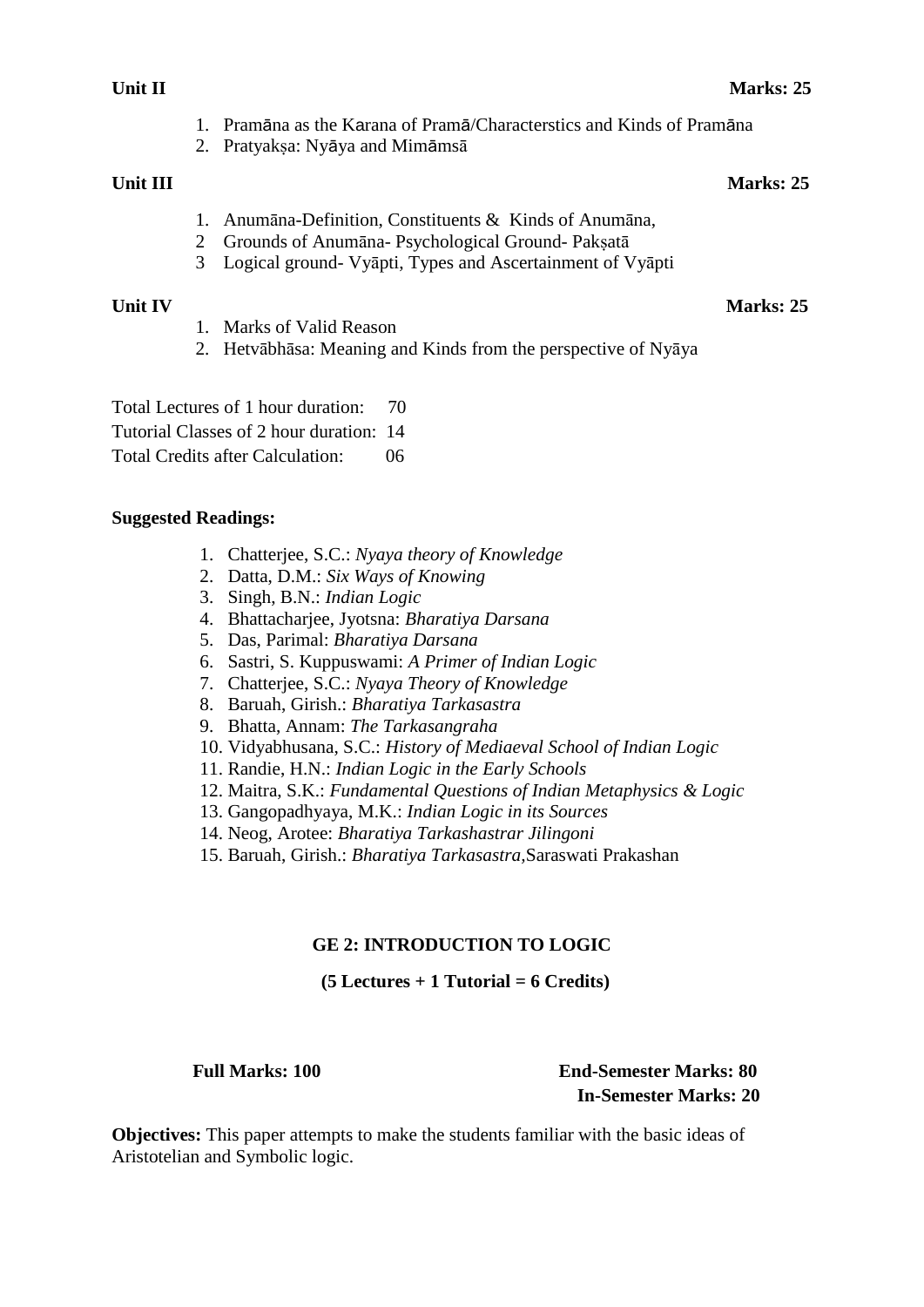- 1. Definition, Nature, Scope and Utility of logic
- 2. Word and Term: Definition and classification, Connotation and Denotation of term and their relationship

## **Unit II** Marks: 25

- 1. Proposition: Traditional and Modern Classification
- 2. Inference: Deductive and Inductive

## **Unit III** Marks: 25

- 1. Immediate Inference: Conversion and Obversion
- 2. Mediate Inference: Syllogism and its Structure and Rules

# **Unit IV** Marks: 25

- 1. Symbolic Logic: Characteristics of Symbolic Logic, Development of Symbolic Logic
- 2. Symbols and Its Usage, Basic Truth Function

Total Lectures of 1 hour duration: 70 Tutorial Classes of 2 hour duration: 14 Total Credits after Calculation: 06

# **Suggested Readings:**

- 1. Copi, I.M.: *Introduction to Logic*, Delhi: Pearson.
- 2. Copi, I.M.: *Symbolic Logic,* Dorling Kindersley India
- 3. Basson & Oconnor: *Introduction to Symbolic Logic,* Harper Collins
- 4. Suppes, P.: *Introduction to Logic*, Springer
- 5. Bhattacharjee, Jyotsna: *Tarkavidya*
- 6. Chakraborty, C. (2009): *Logic: Informal, Symbolic and Inductive*, PHI, New Delhi
- 7. Williams, D. : *The Ground of Induction,* Harvard University Press
- 8. Von Wright: *Logical Problems of Induction: A Treatise on Induction and Probability*

# **B.A. (HONS.)-PHILOSOPHY**

# **Semester III**

### **C5: MODERN WESTERN PHILOSOPHY**

### **(5 Lectures + 1 Tutorial = 6 Credits)**

**Full Marks: 100 End-Semester Marks: 80 In-Semester Marks: 20**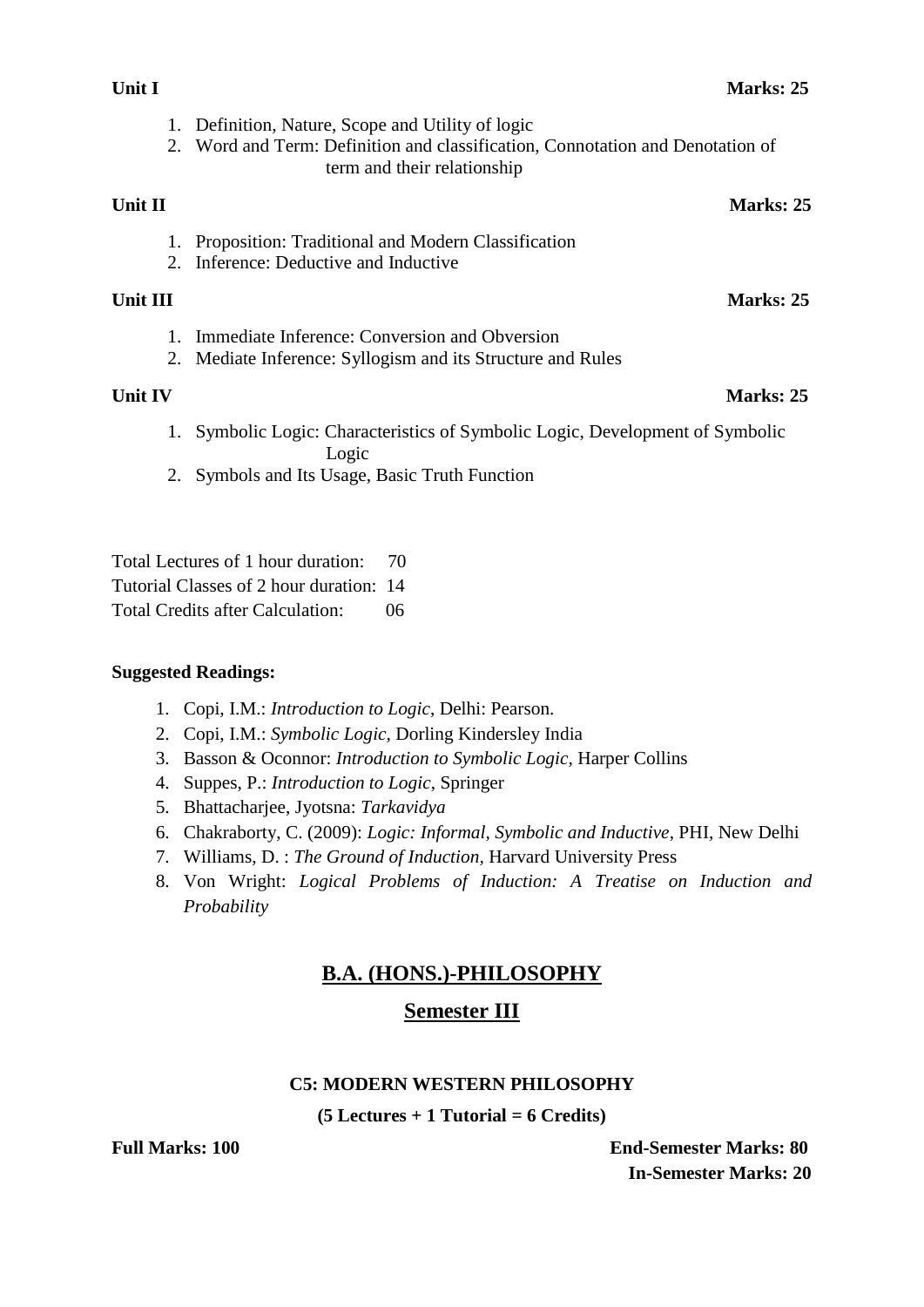| Philosophy and to develop systematic and critical understanding.                                                                         |           |
|------------------------------------------------------------------------------------------------------------------------------------------|-----------|
| Unit I<br>1. Descartes Mind-body, Theory of Knowledge<br>2. Spinoza: Substance, Attributes and Modes                                     | Marks: 25 |
| Unit II<br>1. Leibnitz: Monadology, Pre-established Harmony<br>2. Locke: Refutation of Innate Ideas, Theory of Knowledge                 | Marks: 25 |
| <b>Unit III</b><br>1. Berkeley: Esse Est Percipi, Denial of Matter (Immaterialism)<br>2. Hume: Impressions and Ideas, Causality and Self | Marks: 25 |
| <b>Unit IV</b><br>1. Kant: Criticism, Synthetic A Priori Judgement, Space and Time<br>2. Hegel: Dialectic Method and Objective Idealism  | Marks: 25 |
| Total Lectures of 1 hour duration:<br>70<br>Tutorial Classes of 2 hour duration: 14<br><b>Total Credits after Calculation:</b><br>06     |           |
| <b>Suggested readings:</b>                                                                                                               |           |

**Objectives:** This paper attempts to introduce students with the problems of Modern Western

| 1. Connor, D.J. (1964): A Critical History of Western Philosophy, MacMillan, |  |
|------------------------------------------------------------------------------|--|
| New York                                                                     |  |

- 2. Thilly, Frank (1956): *History of Philosophy*, Central Publishing House, Allahabad
- 3. Masih, Y (1996): *A Critical History of Western Philosophy,* Motilal Banarsidass
- 4. Pujari, Bandana: *Paschatya Darsanat Abhumuki*
- 5. Bhattacharjee, Jyotsna: *Darsanar Parichaya*
- 6. Baruah, Girish: *Paschatya Darsana*

# **C6: INDIAN ETHICS**

### **(5 Lectures + 1 Tutorial = 6 Credits)**

**Full Marks: 100 End-Semester Marks: 80 In-Semester Marks: 20**

**Objectives:** This paper intends to acquaint students with the basic ethical concepts of Indian Philosophy and develop critical thinking.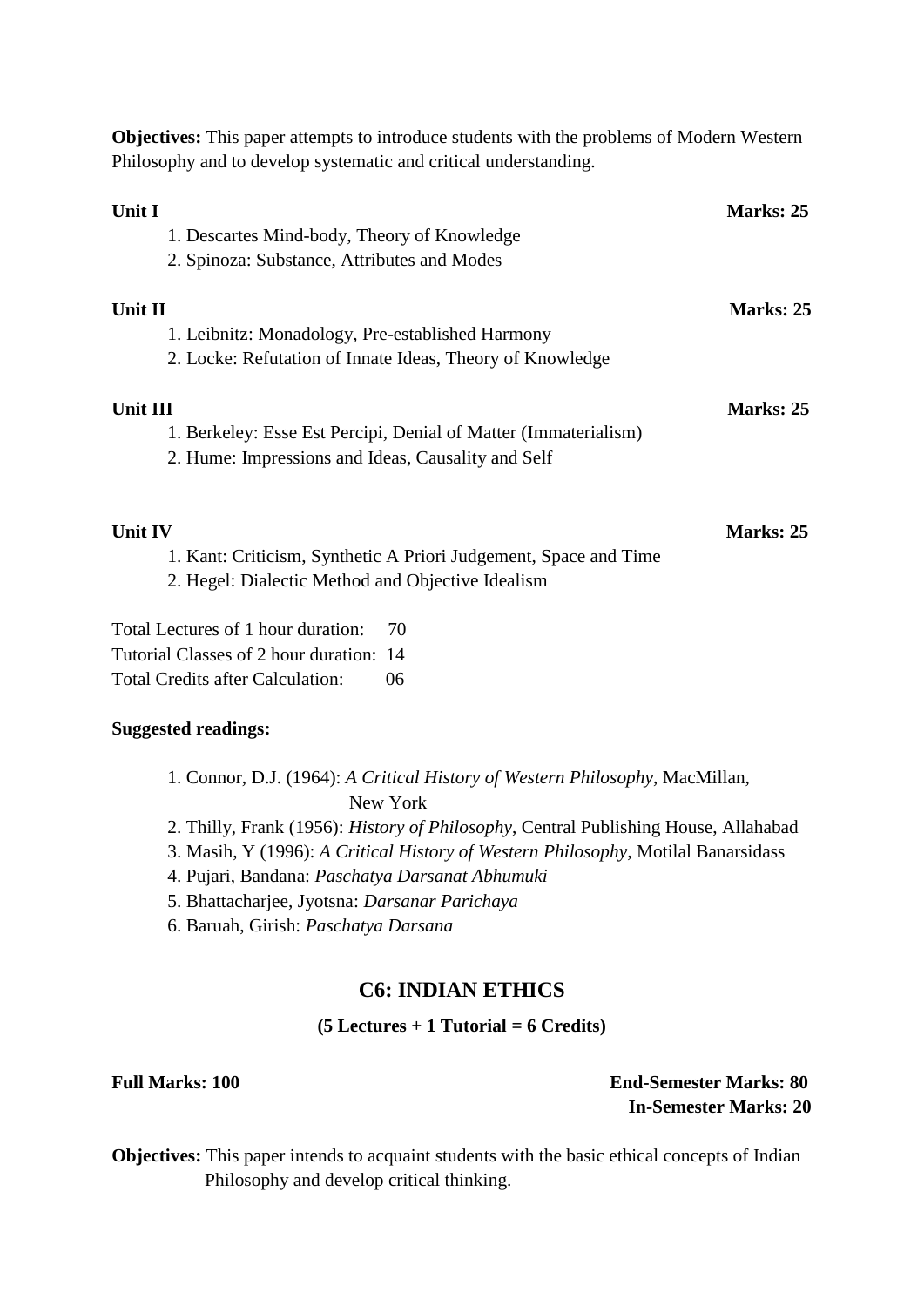| Unit I                                                                                                                               | Marks: 25                                                                           |
|--------------------------------------------------------------------------------------------------------------------------------------|-------------------------------------------------------------------------------------|
| 1. Ethics of Vedas: Rta and Rna, Yajña                                                                                               |                                                                                     |
| 2. Ethics of Upanisads: Sreyah, Preyah, Nišreyah                                                                                     |                                                                                     |
| Unit II                                                                                                                              | Marks: 25                                                                           |
| 1. Ethics of Bhagawat Gitā: Svabhāva, Svadharma, Sthitaprajña                                                                        |                                                                                     |
| 2. Highest Goal; Synthesis of Karma, Jñāna and Bhakti Marga.                                                                         |                                                                                     |
| 3. Niskāma Karma Yoga and Lokasamgraha                                                                                               |                                                                                     |
| <b>Unit III</b>                                                                                                                      | Marks: 25                                                                           |
| 1. Dharma: Meaning and Classification                                                                                                |                                                                                     |
| 2. Varnāšramadharma, Purusārtha, Law of Karma                                                                                        |                                                                                     |
| <b>Unit IV</b>                                                                                                                       | Marks: 25                                                                           |
| 1. Cārvāka Ethics                                                                                                                    |                                                                                     |
| 2. Buddhist Ethics: Eight fold path, Paňcašila                                                                                       |                                                                                     |
| 3. Jaina Ethics: Triratna, Anuvrata and Mahābrata                                                                                    |                                                                                     |
| Total Lectures of 1 hour duration:<br>70<br>Tutorial Classes of 2 hour duration: 14<br><b>Total Credits after Calculation:</b><br>06 |                                                                                     |
| <b>Suggested Readings:</b>                                                                                                           |                                                                                     |
|                                                                                                                                      | 1. Joshi, Prof. H.M (2000): Traditional and Contemporary Ethics-Western and         |
|                                                                                                                                      | Indian, Bharatiya Vidya Prakashan                                                   |
|                                                                                                                                      | 2. Radakrishnan S, (1929): Indian Philosophy, Vol. I, Oxford University Press       |
|                                                                                                                                      | 3. Sarmah, C.D. (1962): A Critical Survey of Indian Philosophy, Motilal Banarsidass |
|                                                                                                                                      | Publishers Private Limited, New Delhi                                               |
|                                                                                                                                      | 4. Chatterjee, S.C. & Datta, D.M. (1984): An Introduction to Indian Philosophy,     |
|                                                                                                                                      | Calcutta University, Calcutta                                                       |
| 5. Rachel, J. (1986): The Elements of Moral Philosophy, McGraw-Hill                                                                  |                                                                                     |
| 6. Bilimoria, Purushottama (2007): Indian Ethics: Classical Traditions and                                                           |                                                                                     |
|                                                                                                                                      | Contemporary Challenges, New Delhi,                                                 |
|                                                                                                                                      | <b>Oxford University Press</b>                                                      |
| 7. Gauhati Viswavidyalaya: Bharatiya Darsana                                                                                         |                                                                                     |

8. Bhattacharyya, Jyotsna: *Bharatiya Darsana*

9. Pujari, Bandana: *Bharatiya Darsana*

10. Devi, Anjali: *Bharatiya Darsana*

# **C7: WESTERN ETHICS**

**(5 Lectures + 1 Tutorial = 6 Credits)**

**Full Marks: 100 End-Semester Marks: 80 In-Semester Marks: 20**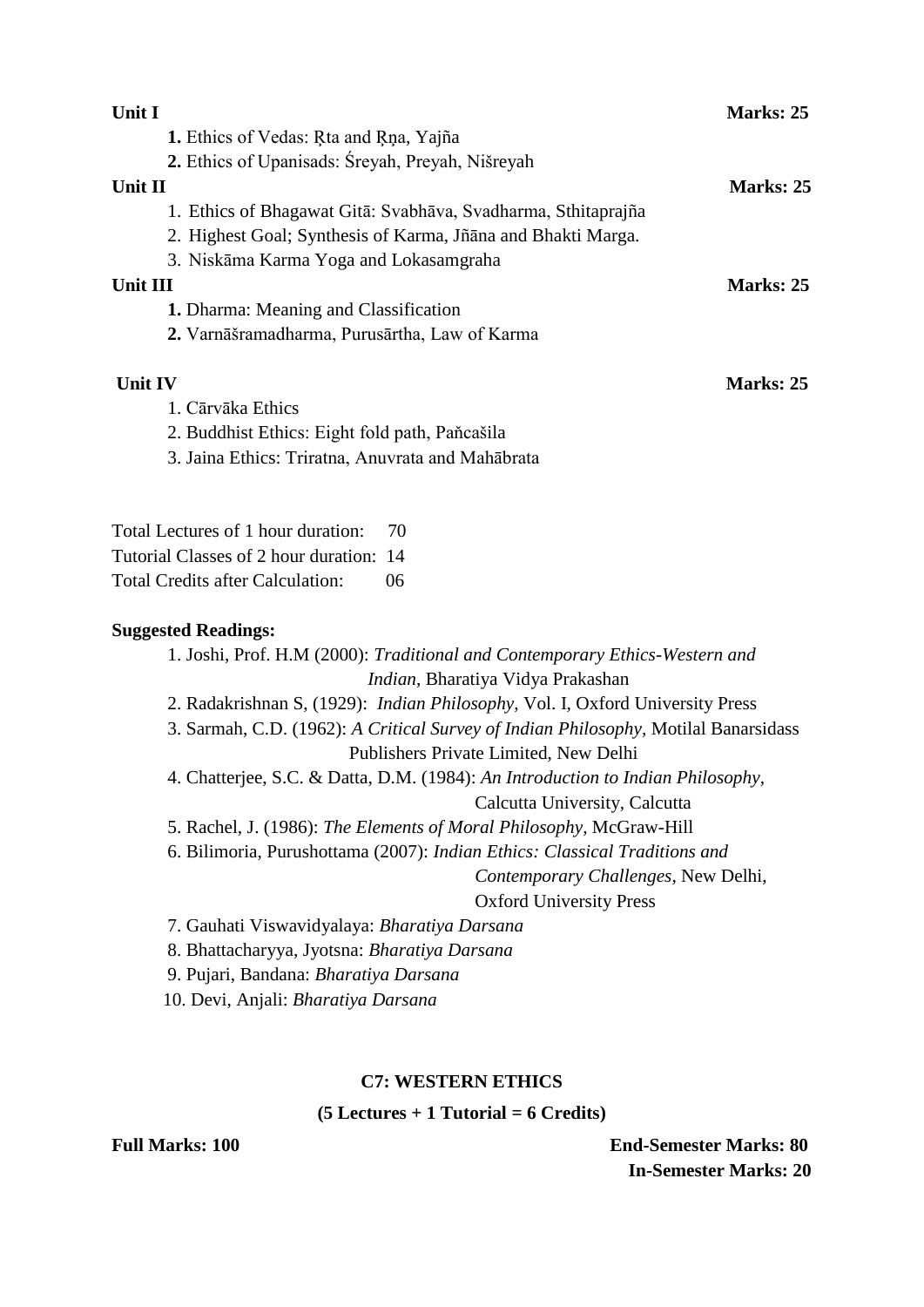**Objectives:** This paper intends to introduce students with different ethical concepts of Western Philosophy and to develop critical understanding

### **Unit I** Marks: 25

- 1. Nature, Scope and Utility of Ethics, Moral concept of Good, Ought and Right
- 2. Moral and Non-moral action
- 3. Voluntary Action: its stages

### **Unit II** Marks: 25

- 1. Moral Consciousness: Characteristics and Elements
- 2. Moral judgement: Its Nature and Object
- 3. Postulates of Morality

# **Unit III** Marks: 25

1. Aristotle: Virtue Ethics

- 2. Teleological Ethics: Egoism and Altruism
- 3. Kant: Deontological Ethics

- 1. Duty and Conflict of Duties
- 2. Theories of Punishment
- 3. Capital Punishment and Euthanasia

Total Lectures of 1 hour duration: 70

Tutorial Classes of 2 hour duration: 14

Total Credits after Calculation: 06

# **Suggested Readings:**

- 1. Aristotle,(1926): *Nicomachean Ethics*, Harvard University Press
- 2. Kant, Immanuel (1953): *Groundwork of the Metaphysics of Morals*, trns. H. J. Paton, London, Hutchinson
- 3. Warnock, Mary (1962): *J.S. Mill Utilitarianism*, Glasgow Collins
- 4. Frankena, William K.(1988): *Ethics,* Prentice Hall of India, Pearson
- 5. Mackenzie, J.S. (2005): *A Manual of Ethics*, Cosimo Classics
- 6. Lillie, William (1948): *An Introduction to Ethics,* Allied Publishers Limited
- 7. Sinha, J. N. (2009): *A Manual of Ethics,* New Central Book Agency
- 8. Baruah, Girish: Nitishastra
- 9. Roy, Hemanta: *Nitishastra*, Chandra Prakash, Guwahati
- 10. Devi, Anjali: *Nitishastra*

# **GE-3: FUNDAMENTALS OF INDIAN PHILOSOPHY 5 Lectures + 1 Tutorial = 6 Credits**

**Full Marks: 100 End-Semester Marks: 80**

*Unit IV* **Marks: 25**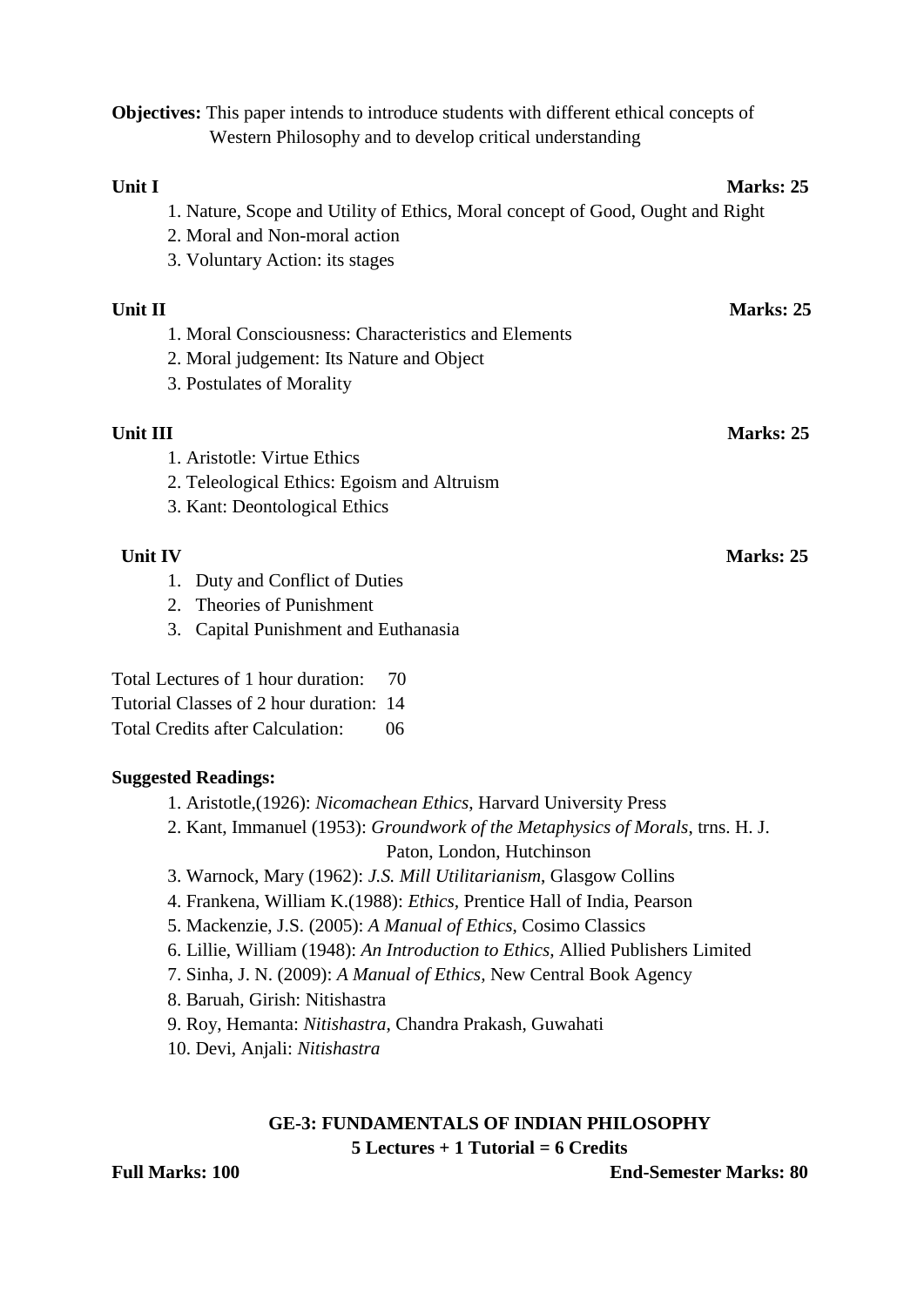**Objectives:** This paper intends to acquaint the students with the basic problems of Epistemology and Metaphysics in Classical Indian Philosophy.

| Unit I                                                                                                                                                                    | Marks: 25 |
|---------------------------------------------------------------------------------------------------------------------------------------------------------------------------|-----------|
| Nature and Chief Characteristics of Indian Philosophy<br>Astika (Orthodox) and Nāstika (Heterodox) schools<br>Charges against Indian Philosophy: Pessimistic and Dogmatic |           |
| Unit II<br>Cārvaka: Epistemology, Metaphysics and Ethics                                                                                                                  | Marks: 25 |
| Jainism: Syādvada and Anekāntavāda<br><b>Buddhism: Four Noble-Truths</b>                                                                                                  |           |
| Unit III<br>Sāmkhya: Prakriti and Purușa, Causality<br>Yoga: Aştānga Yoga                                                                                                 | Marks: 25 |
| <b>Unit IV</b><br>Nyāya: Pramānas- Anumāna and Pratyakṣa (Inference and Perception)<br>Vaišesika: Dravya and Abhāva                                                       | Marks: 25 |
| Total Lectures of 1 hour duration:<br>70<br>Tutorial Classes of 2 hour duration: 14<br><b>Total Credits after Calculation:</b><br>06                                      |           |

### **Suggested Readings:**

1.Chatterjee, S.C. & D.M. Datta (1984): *An Introduction to Indian Philosophy*, reprint,

# University of Calcutta

- 2. Hiriyana, M: (1951): *Outlines of Indian Philosophy*, London: Allen & Unwin
- 3. Radhakrishnan, S. (1929): *Indian Philosophy*, Volume 1, Muirhead Library of Philosophy,

# 2nd edition, London: George Allen and Unwin

- 4. Sharma, C.D. (2003): *Critical Survey of Indian Philosophy*, Delhi: Motilal Banarsidass
- 5. Das, Parimal Bhushan: *Bharatiya Darsana,* Gauhati University
- 6. Bhattacharjee, Jyotsna: *Bharatiya Darsana*
- 7. Baruah, Girish: *Bharatiya Darsana*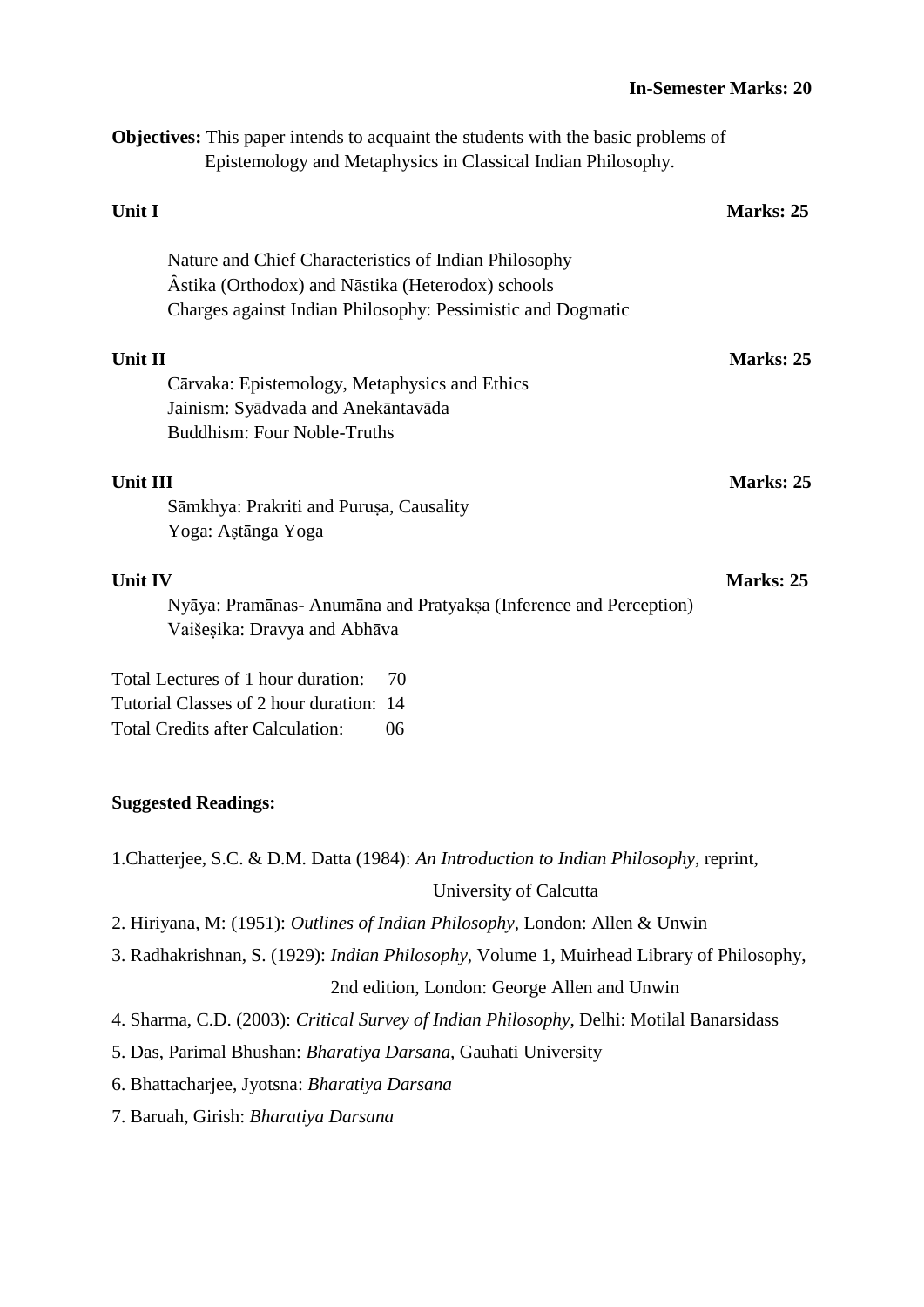# **B.A. (HONS.)-PHILOSOPHY SEMESTER IV**

## **C8: CONTEMPORARY INDIAN PHILOSOPHY-I**

**(5 Lectures + 1 Tutorial = 6 Credits)**

| <b>Full Marks: 100</b><br><b>End-Semester Marks: 80</b><br><b>In-Semester Marks: 20</b>                                                                    |
|------------------------------------------------------------------------------------------------------------------------------------------------------------|
| <b>Objective:</b> This paper intends to acquaint the students with the philosophical problems from<br>the perspective of contemporary Indian philosophers. |
| Unit I<br>Marks: 25                                                                                                                                        |
| 1. Classical and Contemporary Indian Philosophy                                                                                                            |
| 2. Salient Features of Contemporary Indian Philosophy                                                                                                      |
| Unit II<br>Marks: 25<br>1. Vivekananda: Practical Vedanta, Universal Religion, Philosophy of                                                               |
| Education<br>2.<br>Iqbal: Intuition, Human Ego                                                                                                             |
| Unit III<br>Marks: 25                                                                                                                                      |
| Sri Aurobindo: Evolution, Super Mind, Synthesis of Yoga, Integralism.<br>1.                                                                                |
| Gandhi: Truth, God, Non-Violence, Swaraj<br>2.                                                                                                             |
| Marks: 25<br><b>Unit IV</b>                                                                                                                                |
| Tagore: Humanism, Nature of Religion<br>1.                                                                                                                 |
| 2. Radhakrishnan: Intellect and Intuition, Man and his Destiny (Sarvamukti)                                                                                |

Total Lectures of 1 hour duration: 70 Tutorial Classes of 2 hour duration: 14 Total Credits after Calculation: 06

# **Suggested Readings:**

- 1. Radhakrishnan, S. (2009): An Idealist View of Life, Harper Collins
- 2. Srivastava(1983): Contemporary Indian Philosophy, Munshiram Manoharlal Publishers Pvt. Ltd.
- 3. Mahadevan (1981): Contemporary Indian Philosophy, sterling Publishers Pvt.Ltd.
- 4. B.K. Lal (2017): Contemporary Indian Philosophy, Motilal Banarsidass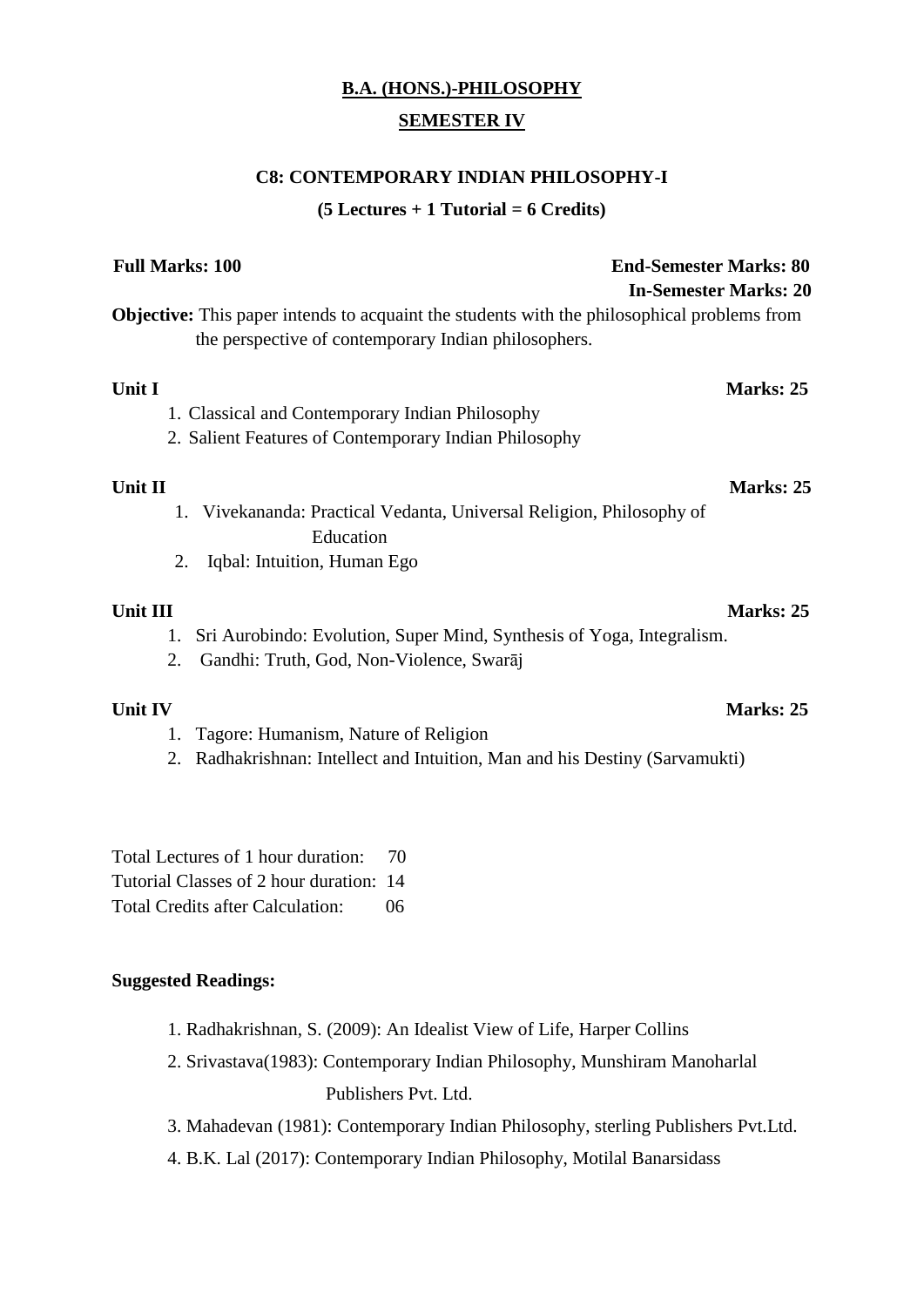5. Sarmah, Nilima (1999): Twentieth Century Indian Philosophy, Motilal Banarsidass

6. Kalita, Madan Chandra: Samasamayik Bharatiya Darsan

# **C9: SOCIAL AND POLITICAL PHILOSOPHY (5 Lectures + 1 Tutorial = 6 Credits)**

# **Full Marks: 100 End-Semester Marks: 80 In-Semester Marks: 20 Objectives:** This paper attempts to acquaint students with different social and political ideas from philosophical perspective and to develop systematic and critical understanding about them. **Unit I** Marks: 25 1. Nature and Scope of Social Philosophy 2. Concept of Individual, Society, Community, Association, Institution 3. Theories of the relation between Individual and Society. **Unit II** Marks: 25 1. Family: Nature and Kinds, Rule of Family in Society 2. Social Evolution and Social Progress, Social Evil. **Unit III** Marks: 25 1. Nature and scope of Political Philosophy 2. Basic concept of State, Nation, Liberty, Equality and Justice 3. Democracy: Its different forms **Unit IV** Marks: 25 1. Gandhi: Concept of Sarvodaya 2. Ambedkar: Annihilation of Caste 3. Marxist: Concept of Class Total Lectures of 1 hour duration: 70 Tutorial Classes of 2 hour duration: 14 Total Credits after Calculation: 06 **Suggested Readings:**

- 1. Chatterjee, P.B. : *A Handbook of Social Philosophy*
- 2. Marx's Writings on Sociology and Social Philosophy (Penguin)
- 3. Ambedkar, B.R. : *Annihilation of Caste* With a Reply to Mahatma Gandhi
- 4. Iyer, Raghavan N. : *The Moral and the Political Thoughts of Mahatma Gandhi*, Oxford University Press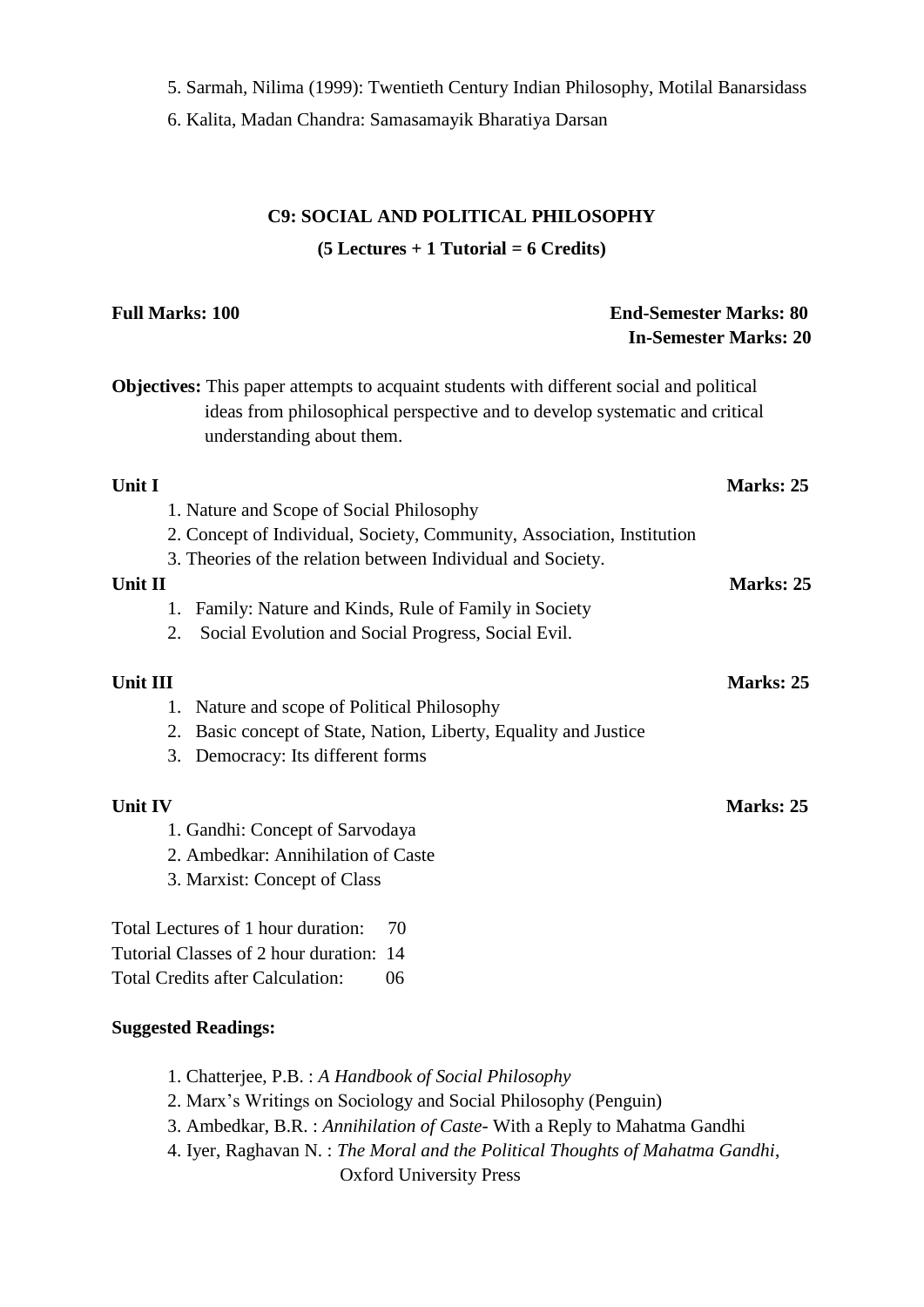5. Datta, D.M. (1953): *The Philosophy of Mahatma Gandhi,* University of Wisconsin Press

6. Baruah, Girish: *Samaj Darsana*

7. Bhattacharyya, Jyotsna: *Samaj Darsana*

8. Gauhati Viswavidyalaya: *Samaj Darsana*

# **C10: PHILOSOPHY OF RELIGION (5 Lectures + 1 Tutorial = 6 Credits)**

| <b>Full Marks: 100</b>                                                                                                                 | <b>End-Semester Marks: 80</b> |  |
|----------------------------------------------------------------------------------------------------------------------------------------|-------------------------------|--|
|                                                                                                                                        | <b>In-Semester Marks: 20</b>  |  |
| <b>Objectives:</b> This paper intends to acquaint the students with different philosophical<br>issues and theories regarding religion. |                               |  |
| Unit I                                                                                                                                 | Marks: 25                     |  |
| 1. Nature and Scope of Philosophy of Religion                                                                                          |                               |  |
| 2. Religion and Science                                                                                                                |                               |  |
| 3. Religious Faith, Belief and Reason, Mysticism                                                                                       |                               |  |
| Unit II                                                                                                                                | Marks: 25                     |  |
| 1. Religious Consciousness: Its Nature and Elements                                                                                    |                               |  |
| 2. Origin of Religion: Anthropological and Psychological Theories                                                                      |                               |  |
| 3. Divine Determinism and Human Freedom                                                                                                |                               |  |
| <b>Unit III</b>                                                                                                                        | Marks: 25                     |  |
| 1. Proofs for the existence of God:                                                                                                    |                               |  |
| <b>Cosmological Argument</b>                                                                                                           |                               |  |
| Ontological argument                                                                                                                   |                               |  |
| Teleological argument                                                                                                                  |                               |  |
| <b>Moral Argument</b>                                                                                                                  |                               |  |
| <b>Unit IV</b>                                                                                                                         | Marks: 25                     |  |
| Problem of Evil<br>1                                                                                                                   |                               |  |
| Immortality of the soul: Metaphysical and Religious Arguments<br>2.                                                                    |                               |  |
| 3. Anti-theistic Trends: Positivism, Materialism, Marxism                                                                              |                               |  |
| Total Lectures of 1 hour duration:<br>70                                                                                               |                               |  |
| Tutorial Classes of 2 hour duration: 14                                                                                                |                               |  |
| <b>Total Credits after Calculation:</b><br>06                                                                                          |                               |  |
| <b>Suggested Readings:</b>                                                                                                             |                               |  |

- 1. Hick, John H.: *Philosophy of Religion*, Pearson Education
- 2. Galloway, George: *The Philosophy of Religion*, Edinburgh, T. & T. Clark, 38 George Street
- 3. Chad, Meister (Ed 2008): *Philosophy of Religion Reader*, New York Routledge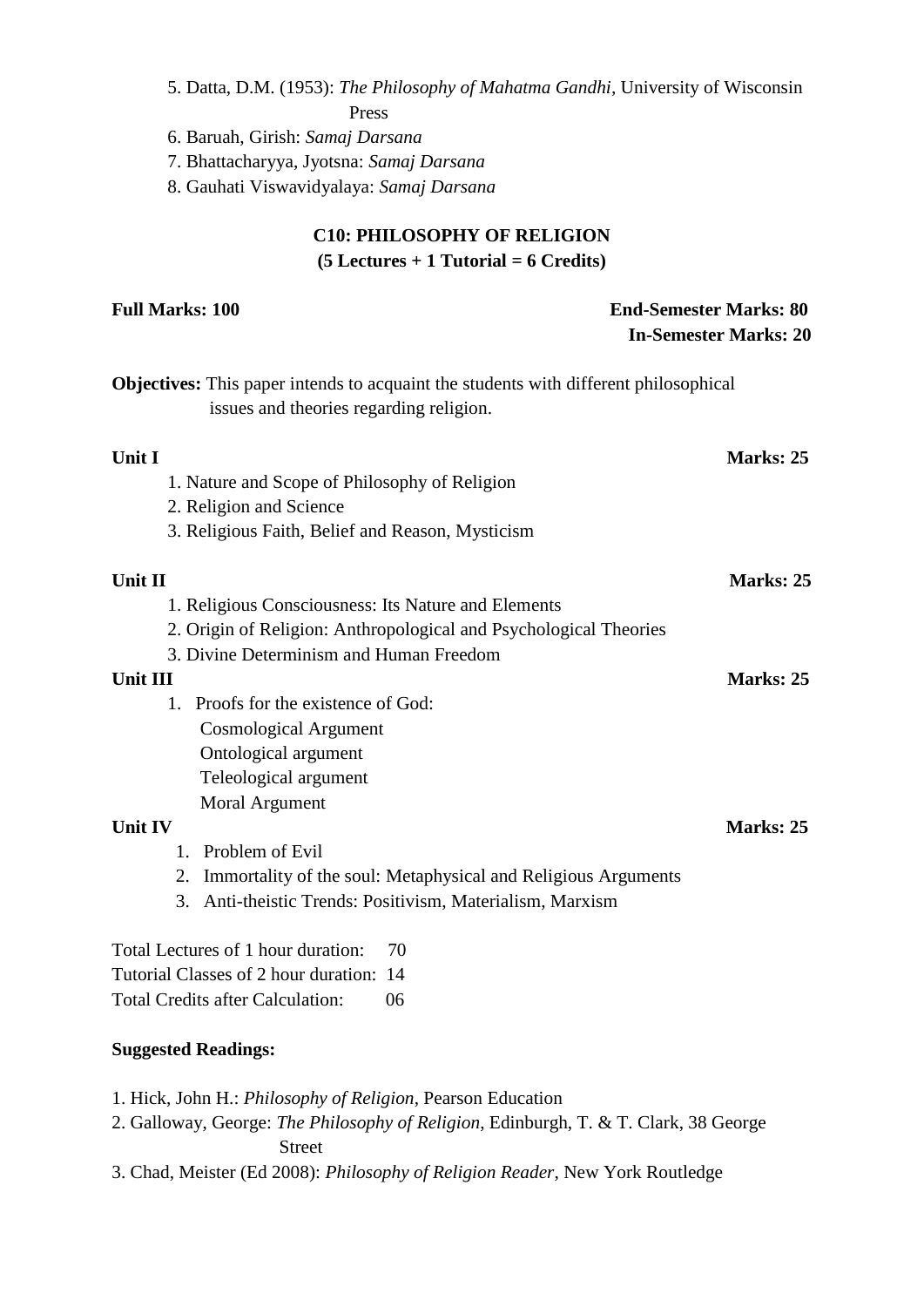4. Keith E. Yandell (1999): *Philosophy of Religion-A Contemporary Introduction*, Oxon,

Routledge

- 5. Guwahati Viswavidyalaya: *Dharmadarsana*
- 6. Bhattacharyya, Jyotsna: *Dharmadarsana*

7. Baruah, Girish: *Dharmadarsana*

# **GE-4: APPLIED ETHICS (5 Lectures + 1 Tutorial = 6 Credits)**

# **Full Marks: 100 End-Semester Marks: 80 In-Semester Marks: 20**

**Objectives:** This paper aims at acquainting the students with basic ideas of applied ethics concerning value of life, environmental ethics and professional ethics.

### **Unit I**

Nature & Scope of Ethics Moral and Non-moral Action Applied Ethics: Nature & Scope

## **Unit II**

Value of Human Life, Suicide, Female Foeticide, Capital Punishment

## **Unit III**

Environmental Ethics: Relation between Man & Nature Importance of Environmental Ethics in the present context

### **Unit IV**

Introduction to Professional Ethics Medical ethics, Euthanasia, Abortion, Doctor-Patient relation Media Ethics: Privacy, Problem of Yellow Journalism, Ethical issues in Cyber Space

Total Lectures of 1 hour duration: 70 Tutorial Classes of 2 hour duration: 14 Total Credits after Calculation: 06

### **Suggested Readings***:*

1. Singer, Peter (1986): *Applied Ethics*, Oxford, Oxford University Press

2. Piet, John H. & Prasad Ayodhya (eds, 2000): *An Introduction to Applied Ethics*, New Delhi, Cosmo Publications

3. Lafollette, Hugh (Ed. 2014): *Ethics in Practice: An Anthology*, Wiley Blackwell

4. May, Larry (2010): Applied Ethics: *A Multicultural Approach*, Pearson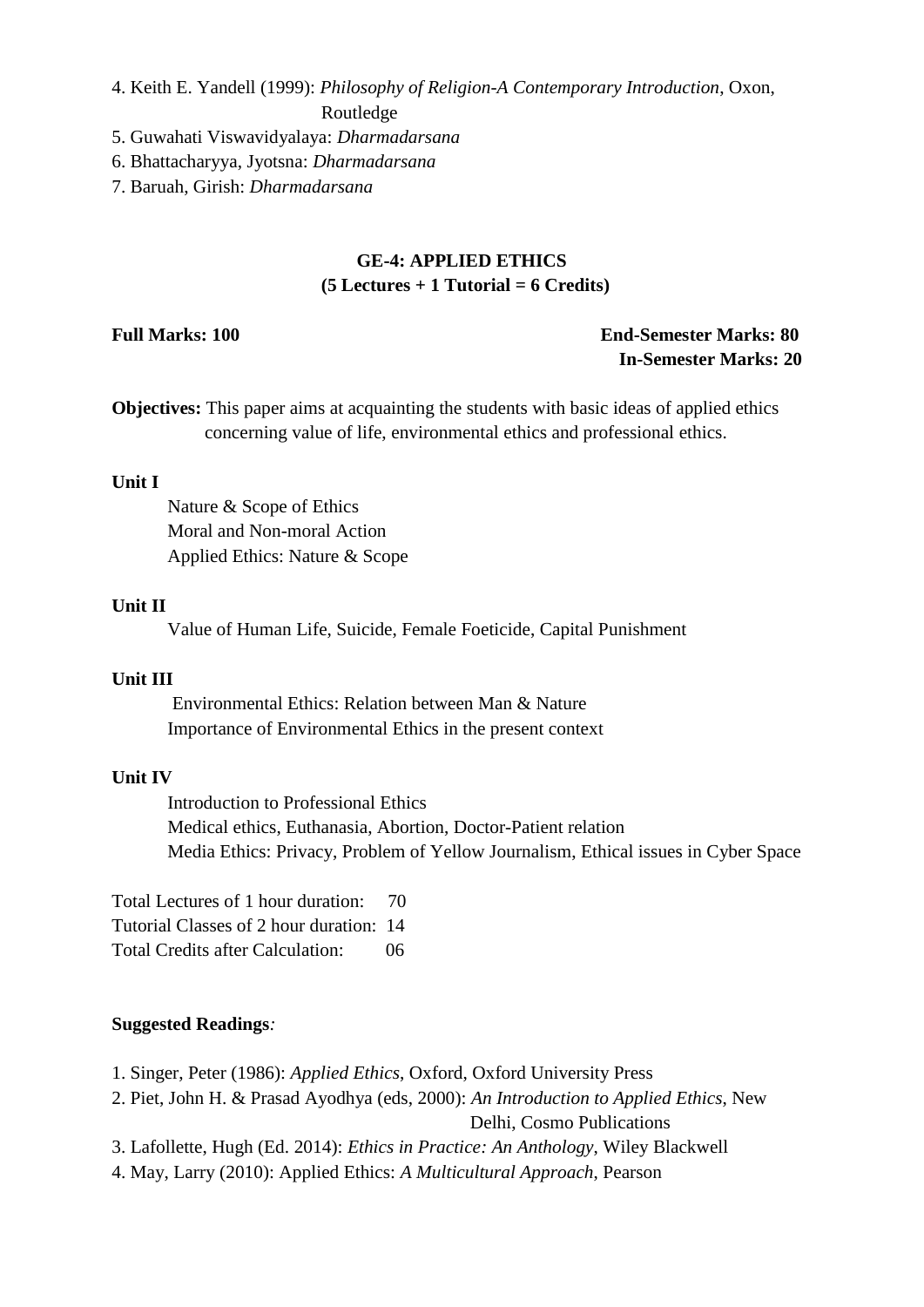# **B.A. (NON-HONS.)-PHILOSOPHY SEMESTER- I**

# **DSC-1A: INDIAN PHILOSOPHY**

# **(5 Lectures + 1 Tutorial = 6 Credits)**

| <b>Full Marks: 100</b>                                                                                                                                | <b>End-Semester Marks: 80</b><br><b>In-Semester Marks: 20</b> |
|-------------------------------------------------------------------------------------------------------------------------------------------------------|---------------------------------------------------------------|
| <b>Objectives:</b> This paper intends to acquaint the students with the basic problems of                                                             |                                                               |
| Epistemology and Metaphysics in Classical Indian Philosophy.                                                                                          |                                                               |
| Unit I                                                                                                                                                | Marks: 25                                                     |
| 1. Nature and Characteristics of Indian Philosophy<br>2. Charges against Indian Philosophy: Pessimistic and Dogmatic<br>3. Âstika and Nāstika Schools |                                                               |
| Unit II                                                                                                                                               | Marks: 25                                                     |
| 1. Cārvāka: Materialism<br>2. Jainism: Syādvāda and Anekāntavāda<br>3. Buddhism: Four Noble-Truths                                                    |                                                               |
| <b>Unit III</b>                                                                                                                                       | Marks: 25                                                     |
| 1. Sāmkhya: Prakriti and Purușa, Causality<br>2. Yoga: Aştānga Yoga<br>3. Nyāya: Anumāna and Pratyakṣa                                                |                                                               |
| Unit IV                                                                                                                                               | Marks: 25                                                     |
| 1. Vaišesika: Dravya, Sāmānya and Abhāva<br>2. Mimāmsa: Arthāpatti and Anupalabdhi<br>3. Vedānta: Brahman, Māyā, Jiva (Sankara and Rāmānuja)          |                                                               |
| Total Lectures of 1 hour duration:<br>70                                                                                                              |                                                               |
| Tutorial Classes of 2 hour duration: 14                                                                                                               |                                                               |

Total Credits after Calculation: 06

# **Suggested Readings:**

1. Chatterjee, S.C. & D.M. Datta (1984): *An Introduction to Indian Philosophy*,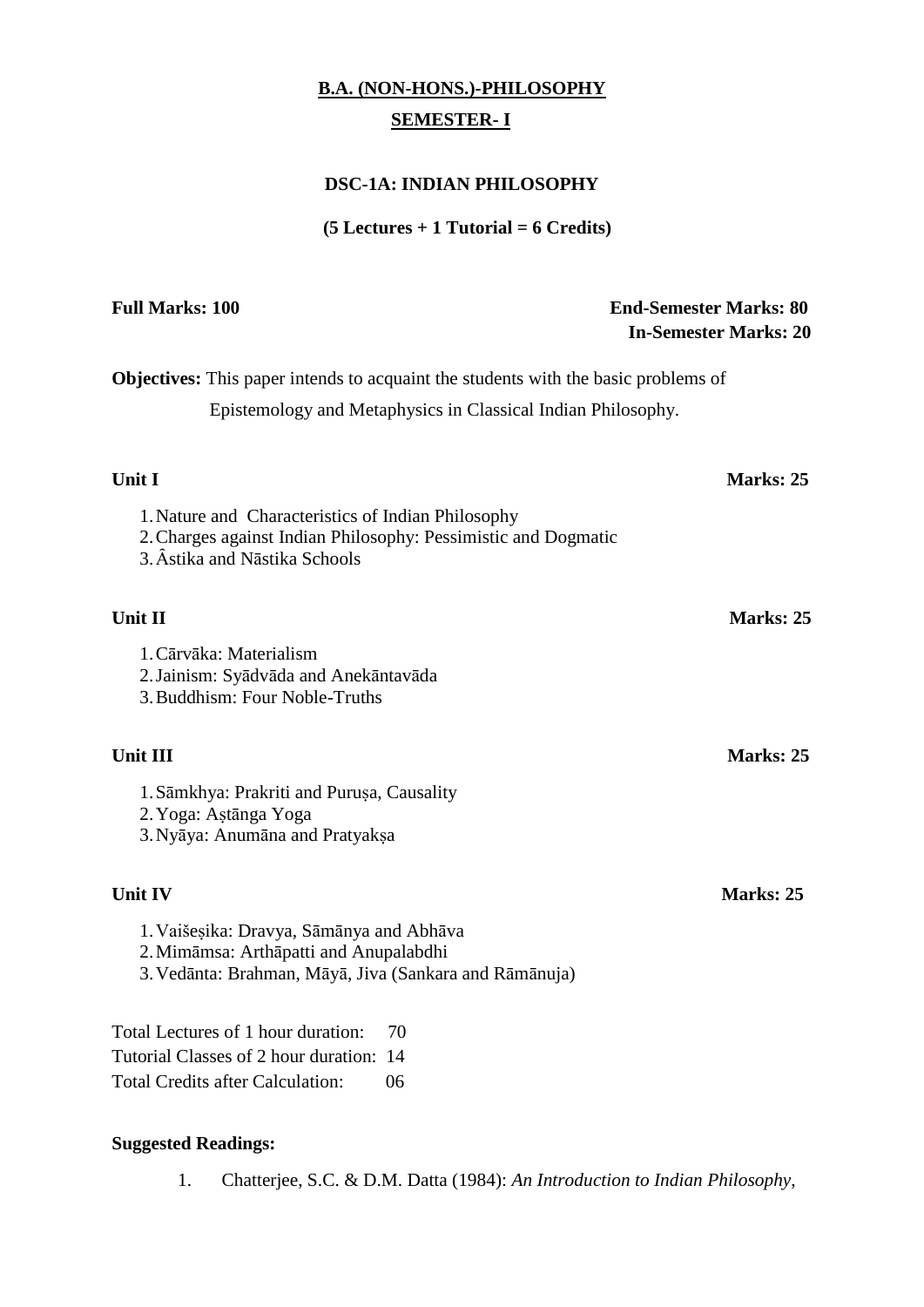reprint, University of Calcutta.

- 2. Hiriyana, M: (1951): *Outlines of Indian Philosophy,* London: Allen & Unwin.
- 3. Radhakrishnan, S. (1929): *Indian Philosophy*, Volume 1 & 2, Muirhead Library of Philosophy,  $2<sup>nd</sup>$  edition, London: George Allen and Unwin.
- 4. Sharma, C.D. (2003): *Critical Survey of Indian Philosophy*, Delhi: Motilal Banarsidass.
- 5. Das, Parimal Bhushan: *Bharatiya Darsana*, Gauhati University.
- 6. Bhattacharjee, Jyotsna: *Bharatiya Darsana*.
- 7. Baruah, Girish: *Bharatiya Darsana*

# **B.A. (NON-HONS.)-PHILOSOPHY**

# **SEMESTER - II**

# **DSC-1B: FUNDAMENTALS OF WESTERN PHILOSOPHY**

# **(5 Lectures + 1 Tutorial = 6 Credits)**

**Full Marks: 100 End-Semester Marks: 80**

# **In-Semester Marks: 20**

**Objective:** This paper intends to acquaint the students with basic ideas of philosophy concerning concepts and theories of knowledge, truth, reality and value.

- 1. Philosophy: Nature, Scope and Value
- 2. Theories of the Origin of Knowledge: Rationalism, Empiricism and Kant's Critical **Theory**

# **Unit II** Marks: 25

- 1. Realism: Naive Realism and Scientific Realism
- 2. Idealism: Subjective and Objective Idealism

- 1. Categories of Knowledge: Space, Time, Substance, Causality
- 2. Theories of Truth: Correspondence, Coherence and Pragmatic Theory

- 1. Theories of Reality: Monism, Dualism and Pluralism
- 2. Value: Nature and Kinds, Intrinsic and Extrinsic, Subjective and Objective, Absolute and Relative

# **Unit I** Marks: 25

# **Unit III** Marks: 25

# **UNIT IV** Marks: 25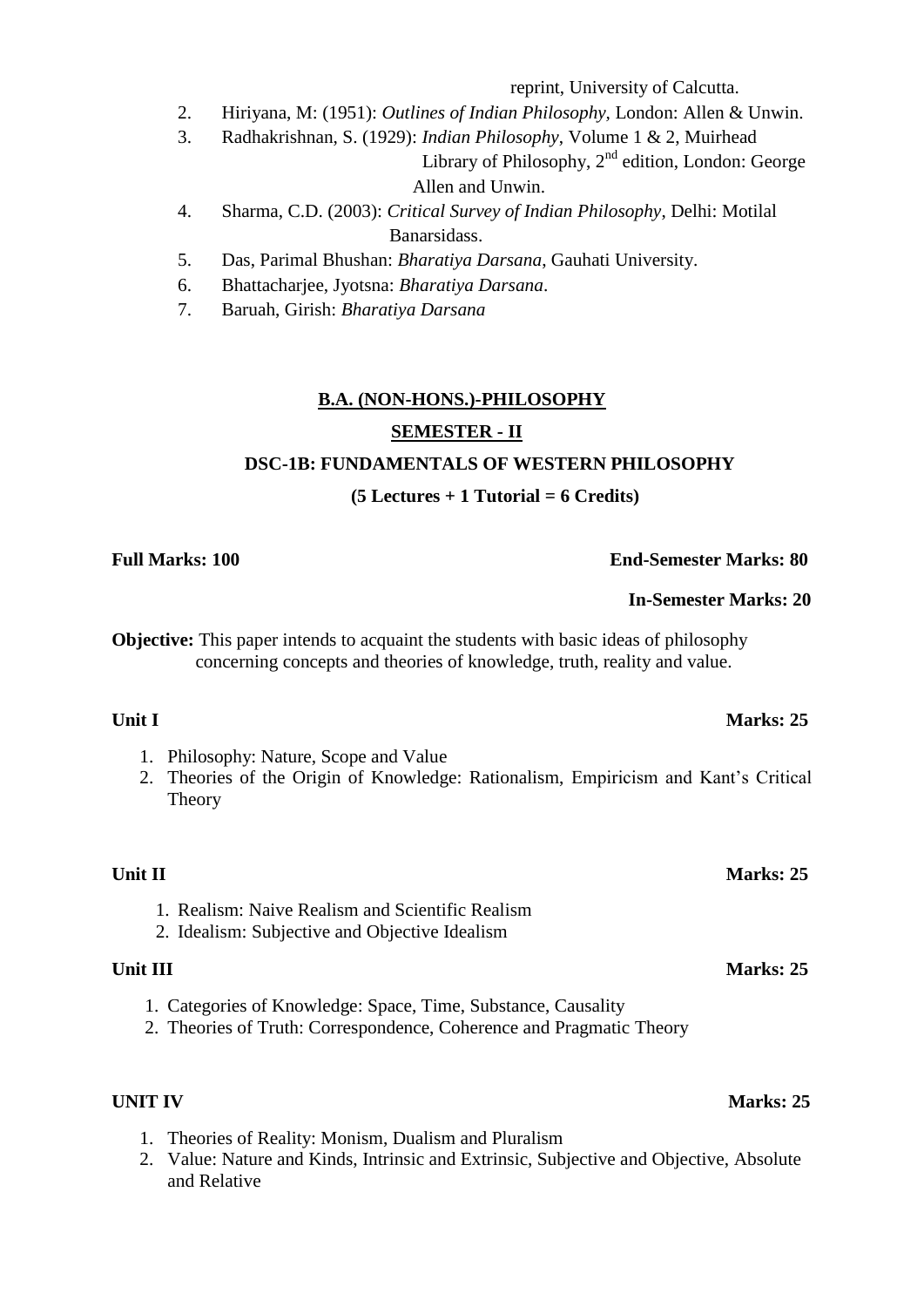| Total Lectures of 1 hour duration:      | -70 |
|-----------------------------------------|-----|
| Tutorial Classes of 2 hour duration: 14 |     |
| <b>Total Credits after Calculation:</b> | 06  |

### **Suggested Readings:**

- 1. Charlton, W. (1936), Aristotle's Physics Bks 1-2, U.S.A., Clarendon
- *2.* Cohen, M.S. Curd, P. & Reeve, C.D.C. (ed)(1995) *Readings in Ancient Greek Philosophy*, Hacket:Indianapolis
- 3. Tankha, V. (2012): *Ancient Greek Philosophy: Thales to Socrates*, India, Pearson
- 4. Connor, D.J. (1964): *A Critical History of Western Philosophy*, MacMillan, New York
- 5. Stace, W.T. (2010): *A Critical History of Greek Philosophy,*Macmillan Publishers India
- 6. Thilly, Frank (1956): *History of Philosophy*, Central Publishing House, Allahabad
- 7. Masih, Y (1996): *A Critical History of Western Philosophy,* Motilal Banarsidass
- *8.* Pujari, Bandana: *Paschatya Darsanat Abhumuki*
- *9.* Baruah, Girish: *Paschatya Darsana*
- *10.* Bhattacharyya, Jytsna: *Paschatya Darsanar Sanksipta Itihas,* Book Emporium, Guwahati

# **B.A. (NON-HONS.) -PHILOSOPHY**

# **SEMESTER – III**

### **DSC-1C: FUNDAMENTALS OF LOGIC**

### **(5 Lectures + 1 Tutorial = 6 Credits)**

# **Full Marks: 100 End-Semester Marks: 80**

### **In-Semester Marks: 20**

**Objective:** This paper intends to acquaint the students with the basic problems of Logic both Aristotelian and Symbolic.

### **Unit: I Marks: 25**

- 1. Nature, Scope and Utility of Logic
- 2. Deductive and Inductive Inference
- 3. Proposition: Four fold Scheme of Proposition

1. Inference

**Unit:** II Marks: 25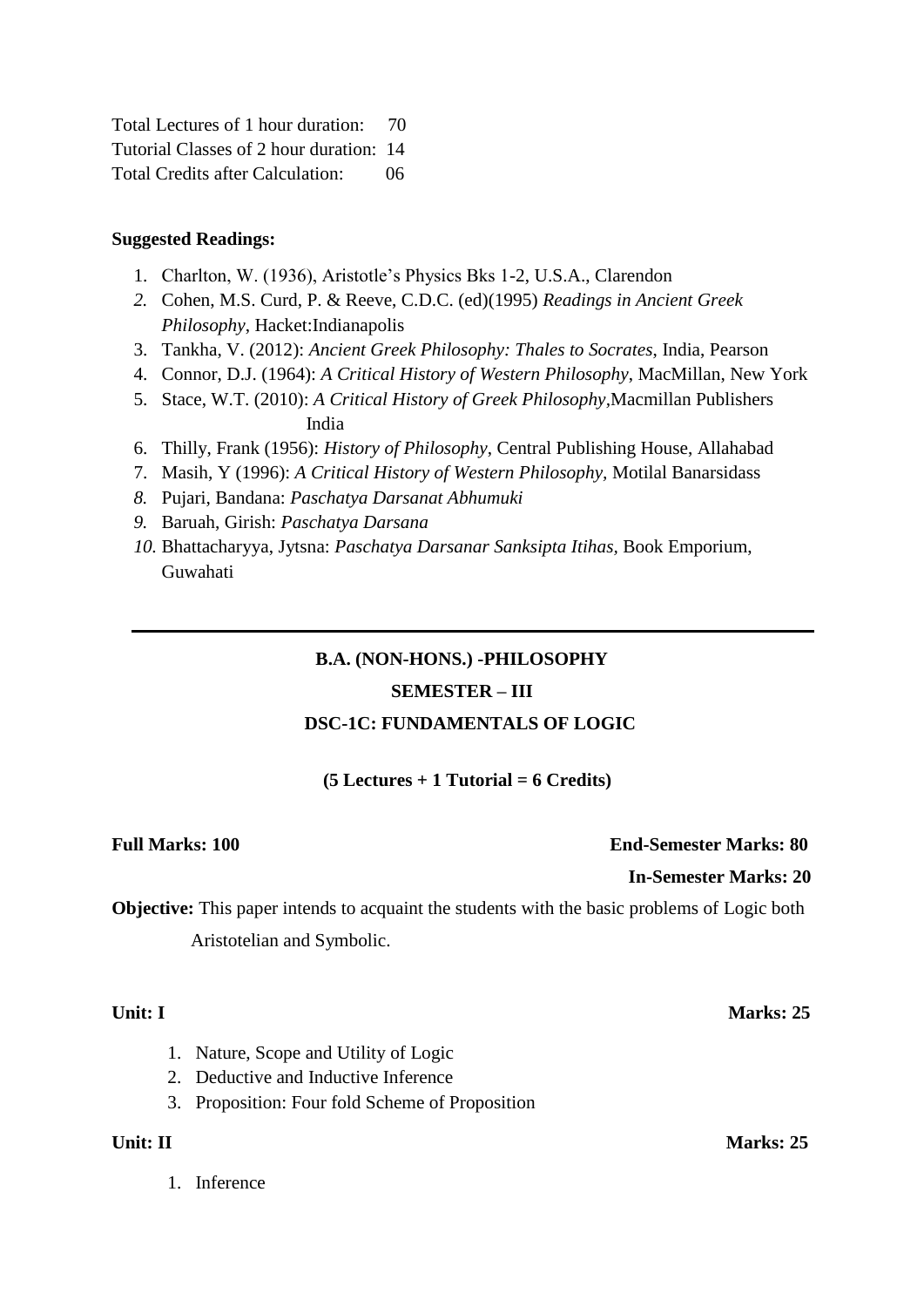- 2. Immediate and Mediate Inference
- 3. Syllogism Structure, Rules, Figure and Mood

### **Unit:** III Marks: 25

- 1. Induction: Its kinds (Scientific, Unscientific and Analogy)
- 2. Hypothesis: Its Kinds, Conditions of Valid Hypothesis

### **Unit: IV** Marks: 25

- 1. Symbolic Logic: Characteristics, Development of Symbolic Logic
- 2. Distinction between Traditional Logic and Modern Logic
- 3. Use of Symbols

### **Suggested Reading:**

- 1. Copi, I.M.: *Introduction to Logic*, Delhi: Pearson.
- 2. Copi, I.M.(1979): *Symbolic Logic,* Pearson
- 3. Basson & O' Connor: *Introduction to Symbolic Logic,* Oxford University Press
- 4. Suppes, P (1957).: *Introduction to Logic*, Springer
- 5. Bhattacharjee, Jyotsna: *Tarkavidya*

# **B.A. (NON-HONS.) -PHILOSOPHY**

### **SEMESTER - IV**

# **DSC-1D: FUNDAMENTALS OF ETHICS**

# **(5 Lectures + 1 Tutorial = 6 Credits)**

# **Full Marks: 100 End-Semester Marks: 80**

### **In-Semester Marks: 20**

**Objective:** The objective of this paper is to acquaint the students with fundamental ethical

issues from both Western and Indian perspectives.

- 1. Nature, Scope and Utility of Ethics
- 2. Good, Ought and Right
- 3. Moral Consciousness: Its Characteristics and Elements
- 4. Moral Judgment: Object of Moral Judgement

1. Teleological Ethics: Egoism and Altruism.

# **Unit: I** Marks: 25

# **Unit: II Marks: 25**